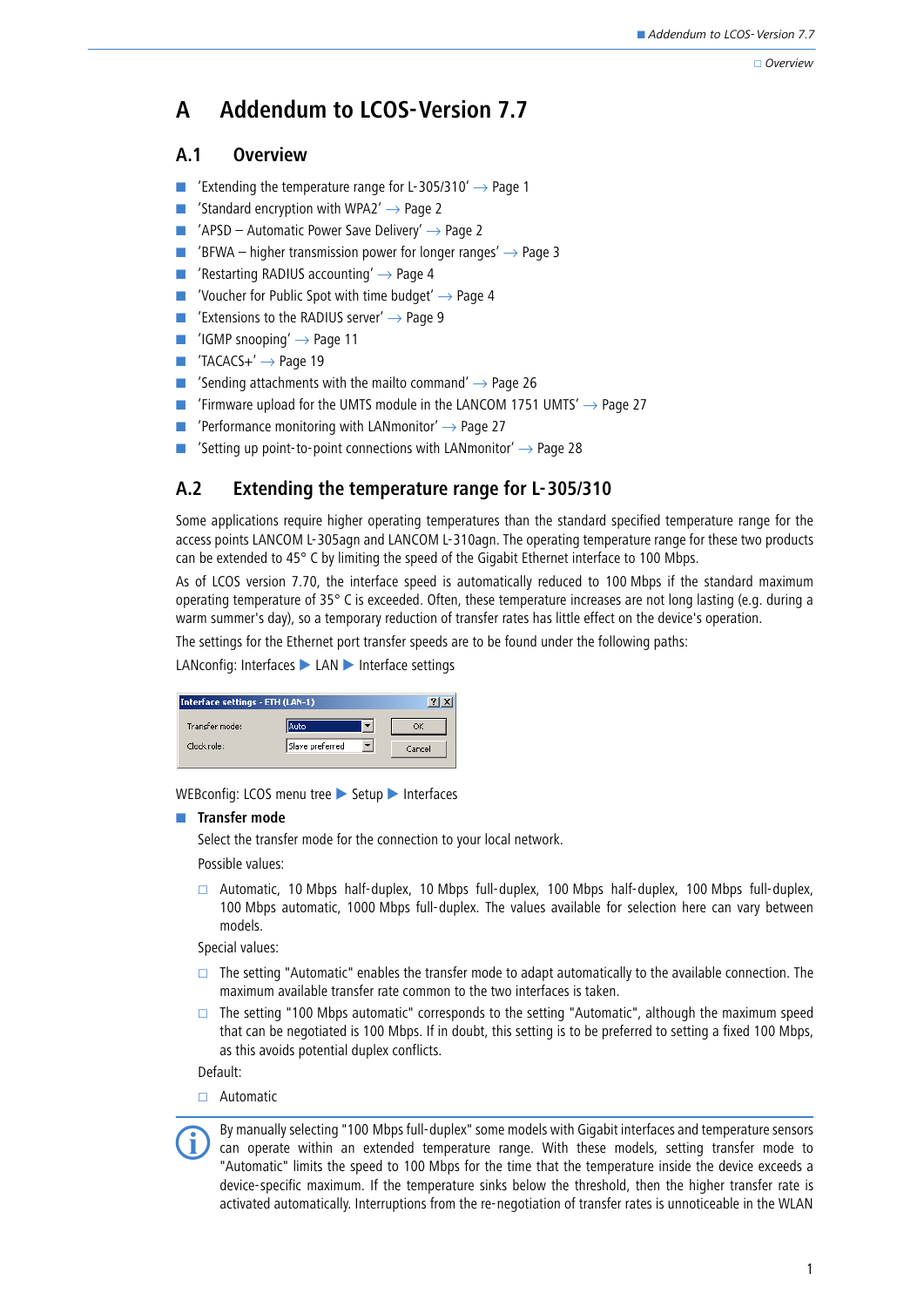networks. Further information on permissible operating temperatures is to be found in the technical specifications for the device.

## <span id="page-1-0"></span>**A.3 Standard encryption with WPA2**

The factory settings (or those after resetting the device) are different in LANCOM access points than in LANCOM wireless routers.

- - Unconfigured access points with standard factory settings cannot be commissioned by means of the WLAN interface. The WLAN modules are switched off and the devices search the LAN for a LANCOM WLAN controller which will supply a configuration profile.
- - Unconfigured wireless routers with standard factory settings cannot be commissioned by means of the WLAN interface. Furthermore, encryption with WPA-PSK as described here is used as standard.

The preshared key (PSK) for the standard WPA encryption consists of the first letter "L" followed by the LAN MAC address of the access point in ASCII characters. The LAN MAC addresses of the LANCOM devices always begin with the character string "00A057". You will find the LAN MAC address on a sticker on the base of the device. **Only** use the number labeled as "LAN MAC address" that starts with "00A057". The other numbers that may be found are **not** the LAN MAC address.



A device with the LAN MAC address "00A05713B178" thus has a preshared key of "L00A05713B178". This key is entered into the 'WPA or private WEP settings' of the device for each logical WLAN network as 'Key 1/Passphrase'.

To use a WLAN adapter to establish a connection to a LANCOM wireless router that has factory settings, the WPA encryption must be activated for the WLAN adapter and the standard 13-character preshared key.

 After registering for the first time, change the WPA preshared key to ensure that you have a secure connection.

## <span id="page-1-1"></span>**A.4 APSD – Automatic Power Save Delivery**

### **A.4.1 Introduction**

Automatic Power Save Delivery (APSD) is an extension to the IEEE 802.11e standard. APSD is available in two versions:

- **Unscheduled APSD (U-APSD)**
- **B** Scheduled APSD (S-APSD)

These two methods differ in the way that they use the transmission channels, among others. LANCOM access points and wireless routers support U-APSD, which forms the basis for the WiFi-certified WMM Power Save (WMMPS).

U-APSD allows WLAN devices to save considerable amounts of energy. This function has come into demand due to the increasing use of WLAN-capable telephones (Voice over WLAN – VoWLAN). Activating U-APSD for a wireless LAN enables WLAN devices making calls to switch into "doze mode" while they wait for the next data packet. Transmission of VoIP data takes place in a fixed time pattern—WLAN devices synchronize their phases of activity with this cycle, so that they are ready in good time to receive the next packet. This significantly reduces power consumption and the batteries provide a considerably longer call time.

The precise behavior of the power-saving mode is negotiated between the access point and WLAN client under consideration of the actual application at hand. This makes APSD much more flexible than former power saving methods, referred to in this context as "legacy power save".

## **A.4.2 Configuration**

WEBconfig: LCOS menu tree Setup Interfaces WILAN Metwork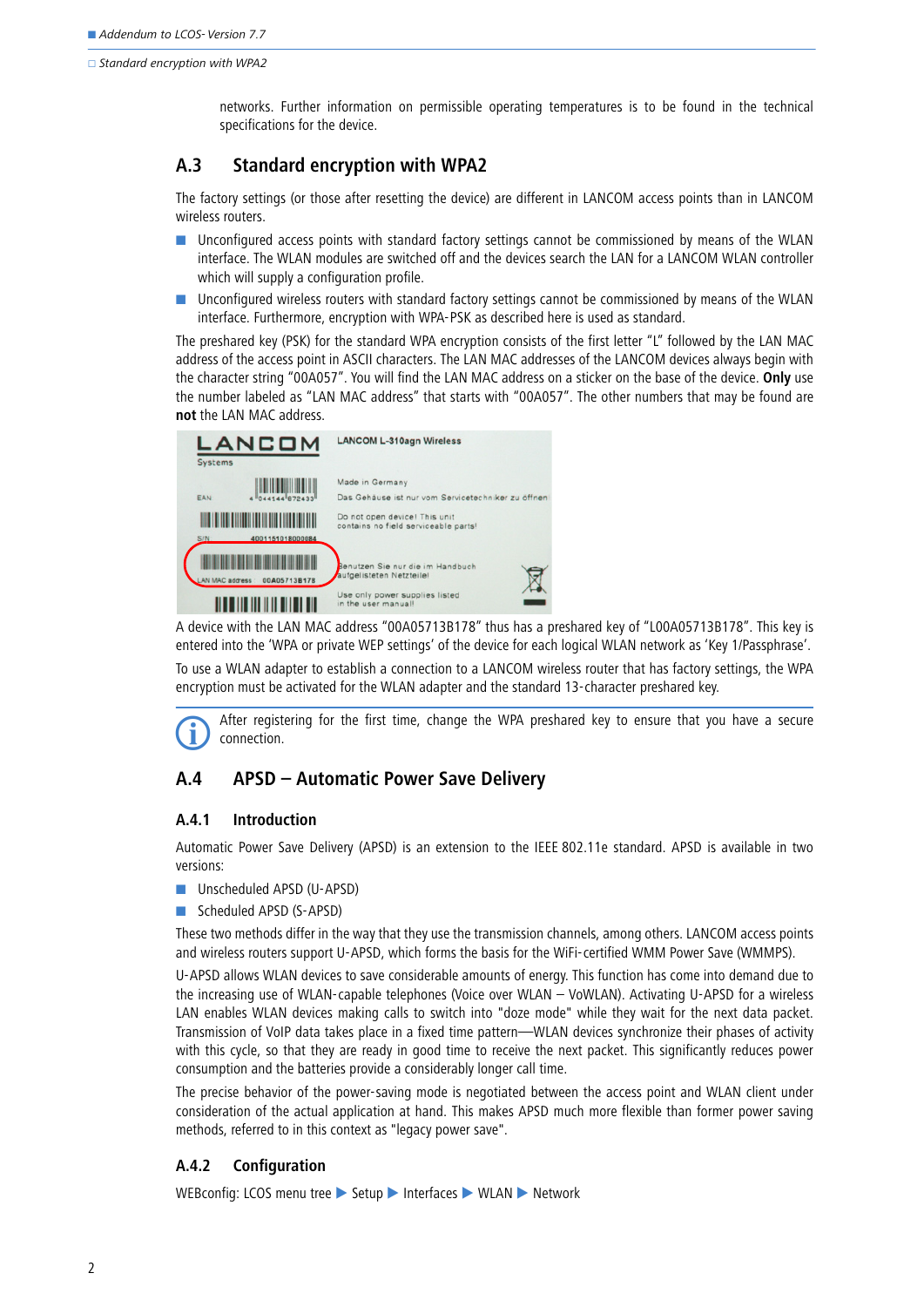#### - **APSD**

Activates APSD power saving for this logical WLAN network.

Possible values:

□ On, off

Default:

 $\Box$  Off



 Please note that in order for the APSD function to work in a logical WLAN, QoS must be activated on the device. APSD uses mechanisms in QoS to optimize power consumption for the application.

### **A.4.3 Statistics**

WEBconfig: LCOS menu tree Status WLAN Networks

- **APSD**

Indicates whether APSD is activated or deactivated for the respective WLAN (SSID). APSD is only indicated as active if it is activated in the settings for the logical WLAN and also if the general QoS module is activated.

■ WEBconfig: LCOS menu tree ▶ Status ▶ WLAN ▶ Station table

Displays the access categories for which associated WLAN clients are using APSD:

- $\Box$  Voice (highest priority)
- Video
- $\Box$  Best effort (including data traffic from legacy power-save clients)
- $\Box$  Background (lowest priority).

## <span id="page-2-0"></span>**A.5 BFWA – higher transmission power for longer ranges**

BFWA stands for Broadband Fixed Wireless Access. A typical application would be to support a network node that provides Internet to subscribers connected to it. In Germany, the frequencies were provided as part of a general frequency allocation by the German Federal Network Agency. BFWA transmits at a frequency of 5.8 GHz. The maximum permitted transmission power for the operation of BFWA wireless bridges is 4000 mW EIRP (Equivalent Isotropic Radiated Power).

These high transmission powers are the advantage from BFWA. Without BFWA, the maximum permissible transmission power for outdoor WLAN directional radio systems in the 5-GHz band is limited to 1000 mW. This increases the legal transmission power to allow the same directional radio systems to function over significantly longer distances.



LANCOM access points based on 802.11n and all of the current LANCOM 54 Mbps access points support BFWA as of LCOS version 7.70. For older access points, support depends on the chipset (AR-5414 chipset). LANCOM Support can inform you whether these models are able to support BFWA.

For further information see the tech-paper "Broadband Fixed Wireless Access (BFWA)", available for download from www.lancom.eu.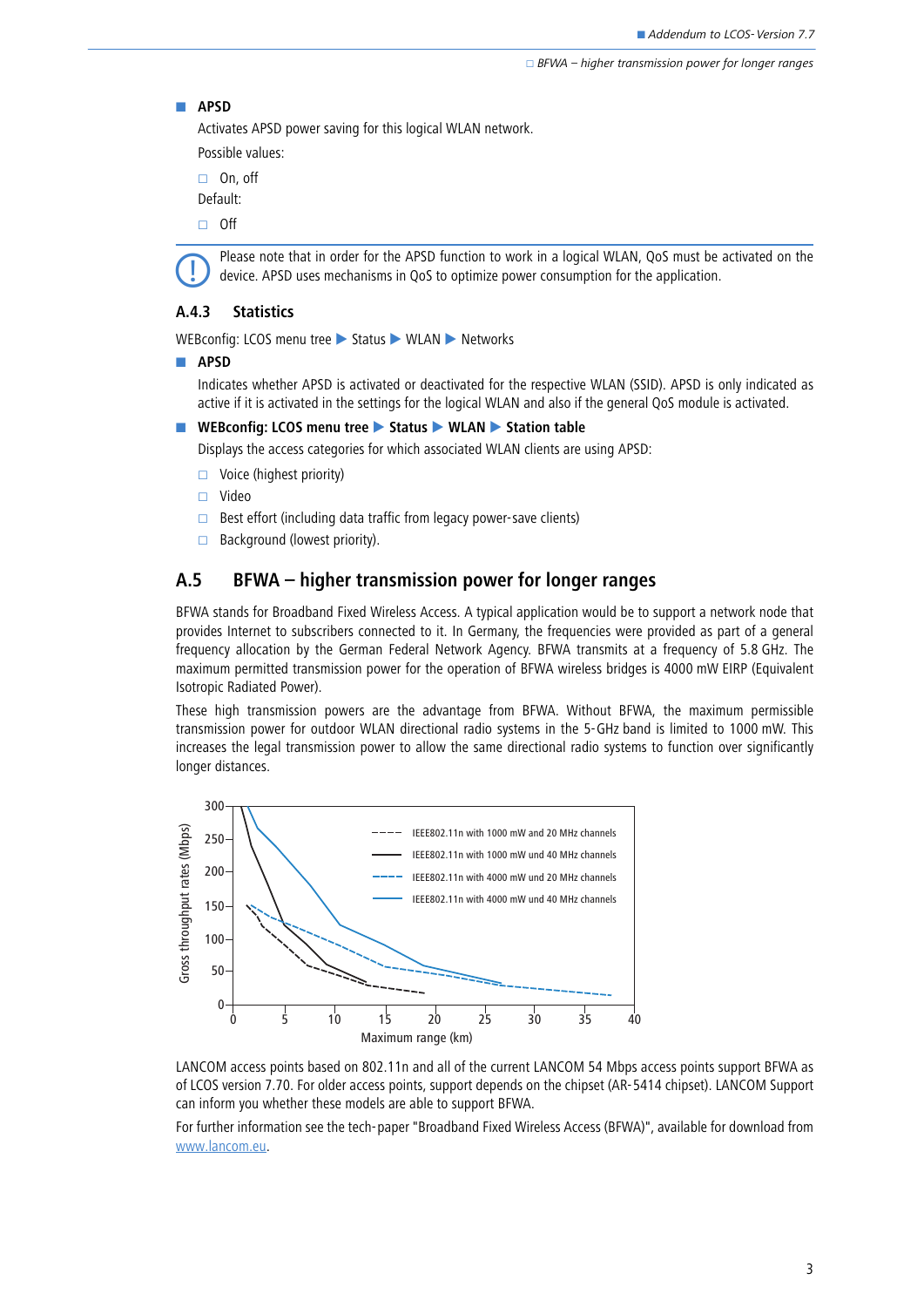□ Restarting RADIUS accounting

## <span id="page-3-0"></span>**A.6 Restarting RADIUS accounting**

The accounting function in the LANCOM can be used to check the budgets of associated wireless LAN clients, among other things. Wireless Internet Service Providers (WISPs) use this option as a part of their accounting procedure. Accounting periods generally switch at the end of the month. A suitable action will cause the accounting session to be restarted at this time. Existing WLAN connections remain intact. A cron job can be used to automate a restart.

WEBconfig: LCOS menu tree Setup WILAN RADIUS accounting

### **Restart accounting**

Terminates all current accounting sessions and opens new accounting sessions on the RADIUS server.

## <span id="page-3-1"></span>**A.7 Voucher for Public Spot with time budget**

### **A.7.1 Introduction**

With the Voucher Printing Wizard, setting up time-limited access to a wireless LAN Public Spot takes just a few mouse-clicks. All that is required is to set the access-account time budget; the user name and password are generated automatically and entered into the configuration of the LANCOM device. As a result, a personalized voucher is printed out that contains the information required for a user to register with a wireless LAN Public Spot for a limited period of time.

Users may not want to access the Public Spot WLAN at the moment when the voucher is printed out. For this situation, vouchers can be printed out in advance. The access is set up so that the time budget only starts running when the user logs in for the first time. A maximum period of validity is also defined, after which the access account is automatically deleted, even if the access time budget has not been used up.

Public Spot access with a time limit can only be set up if the LANCOM is set with the correct time.

 In LCOS versions prior to 7.70, Public Spot access accounts were entered into the user list for the Public Spot module with the Wizard. As of LCOS version 7.70, the Wizard stores the Public Spot access accounts in the user database of the internal RADIUS server. To be able to use Public Spot access accounts, the RADIUS server has to be configured in the LANCOM. Please observe the notices about this under ['Configuring the](#page-4-0) [RADIUS server to operate a Public Spot'](#page-4-0)  $\rightarrow$  Page 5.

### **A.7.2 Setting up Public-Spot users and printing vouchers**

To set up a Public-Spot access account, the employee opens a browser and enters the IP address of the wireless router or access point (for example by means of a link on the desktop) and logs in with the appropriate user name and password. If this administrator access account is configured appropriately, the user will only be able add new Public Spot users after starting the Wizard.

- After starting the Wizard, set the time budget for the access.
- (2) Select whether the access should be activated immediately or after the first login.
- If the time budget is only to be consumed after logging in, specify the number of days after which the access account is to expire (validity period).
- The commentary field gives you the option of entering text to identify the user (e.g. name or room number of the guest). As an alternative to the predefined commentary field, you can use up to five customer-specific commentary fields.
- You then click on **Save and print out user data** to save the access data to the device+ and print it out.

 You will find notices on the rights and obligations that apply to operators of Public Spot accesses in the LANCOM White Paper on the subject under [www.lancom.eu.](http://www.lancom.de)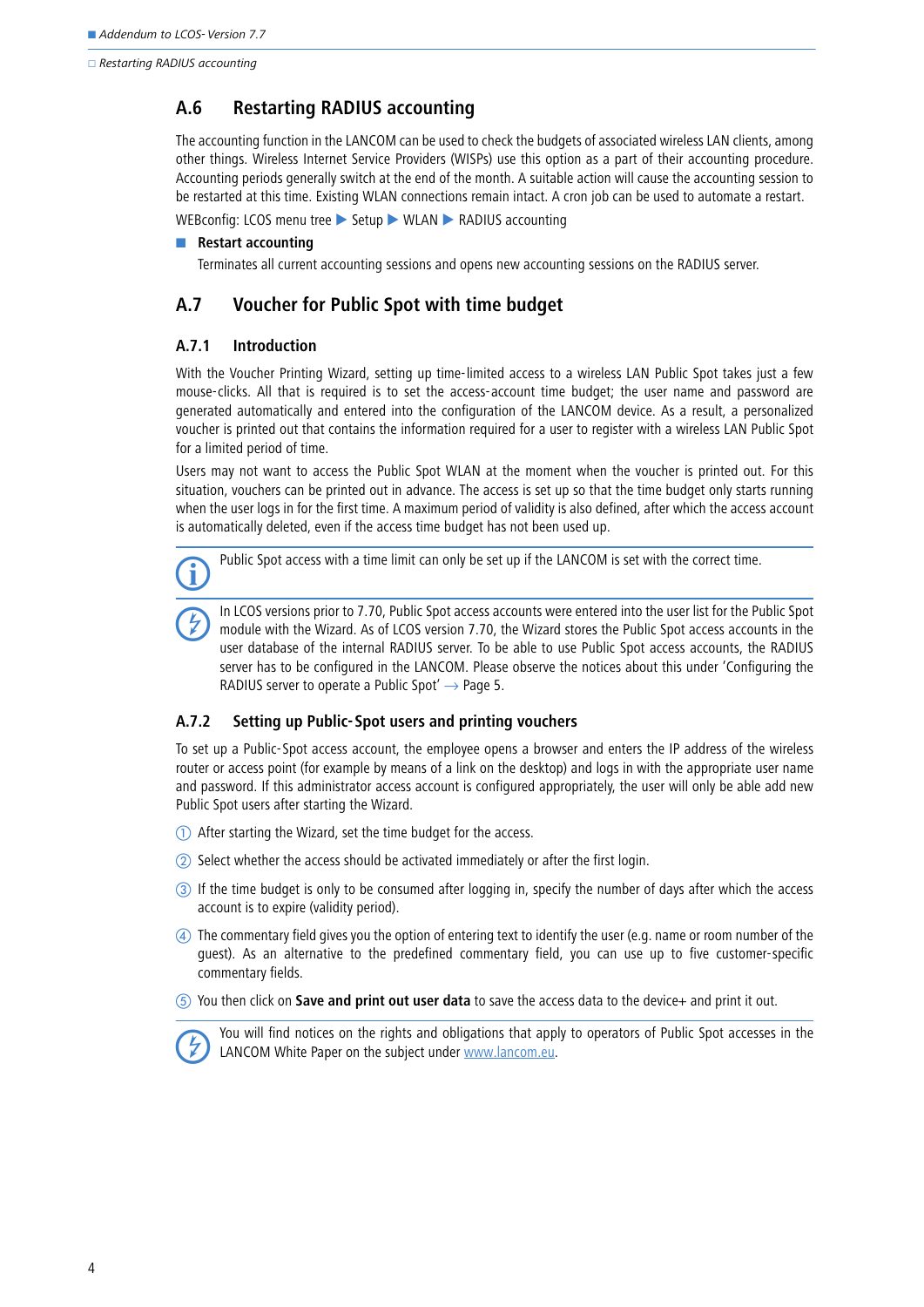$\Box$  Voucher for Public Spot with time budget

| 192.168.2.35 - Create Public Spot Account                                                                                                                                                                                                                                      |                                                                     | <b>LANCOM</b><br>Systems               |                                                                                                                                              |
|--------------------------------------------------------------------------------------------------------------------------------------------------------------------------------------------------------------------------------------------------------------------------------|---------------------------------------------------------------------|----------------------------------------|----------------------------------------------------------------------------------------------------------------------------------------------|
| Step 1 of 2<br>Please set the time the account shall remain valid<br>for.<br>Duration<br>Starting time for account<br>Voucher-Validity-Period<br>Please enter a comment describing the user's<br>identity.<br>Neuer Kommentar<br>F F 192.168.2.35 - Create Public Spot Account | connecting<br>24 Hour(s) $\blacktriangledown$<br>first-login<br>365 | Day(s) (max.                           |                                                                                                                                              |
| Step 2 of 2<br>Account data complete<br>SSID (Network Name):                                                                                                                                                                                                                   | connecti<br>BRI-GAST                                                | Password:<br>Valid until:<br>Duration: | <b>Access Data Public-Spot</b><br>SSID (Network Name): BRI-GAST<br>User Name:<br>MYHOTEL21273<br>wagu8r<br>06/19/2010 10:52:06<br>$1$ Day(s) |
| User Name:<br>Password:<br>Valid until<br>Duration                                                                                                                                                                                                                             | MYHOTEL21273<br>wagu8r<br>06/19/2010 10:52:06<br>$1$ Day(s)         |                                        |                                                                                                                                              |

### <span id="page-4-0"></span>**A.7.3 Configuring the RADIUS server to operate a Public Spot**

In LCOS versions prior to 7.70, Public Spot access accounts were defined by entering users into into the Public Spot module's user list by using the Wizard. As of LCOS version 7.70, the Wizard no longer stores the Public Spot access accounts in this list, but in the user database of the internal RADIUS server instead. In order to use Public Spot access accounts, the RADIUS server **must** be configured and the Public Spot module must be set to use the RADIUS server.

 $\mathbb D$  In order to use the user database in the internal RADIUS server, the RADIUS server in the LANCOM must be activated first. Activate the RADIUS server by entering authentication and accounting ports. Use the authentication port 1,812 and the accounting port 1,813.

| New Configuration for LANCOM 1821n Wireless |         |
|---------------------------------------------|---------|
| RADIUS Server<br>Configure:                 |         |
| General Forwarding EAP   Options            |         |
| - RADIUS service                            |         |
| 1.812<br>Authentication port:               |         |
| 1.813<br>Accounting port:                   |         |
| Id<br>Accounting interim interval:          | seconds |
|                                             |         |

LANconfig: RADIUS General

WEBconfig: LCOS menu tree  $\triangleright$  Setup  $\triangleright$  RADIUS  $\triangleright$  Server  $\triangleright$  Authentication port and Accounting port

 In order for the Public Spot access accounts to be authenticated by the LANCOM's internal RADIUS server, the Public Spot must know the address of the RADIUS server. To ensure that this is the case, create a new entry to define the internal RADIUS server as a "Provider". Enter the IP address for the LANCOM with the activated RADIUS server as the authentication and accounting server.

 If the Public Spot and the RADIUS server are provided by the same LANCOM, enter the device's internal loopback address (127.0.0.1) here.

Use the authentication and accounting port settings from the RADIUS server (1,812 and 1,813).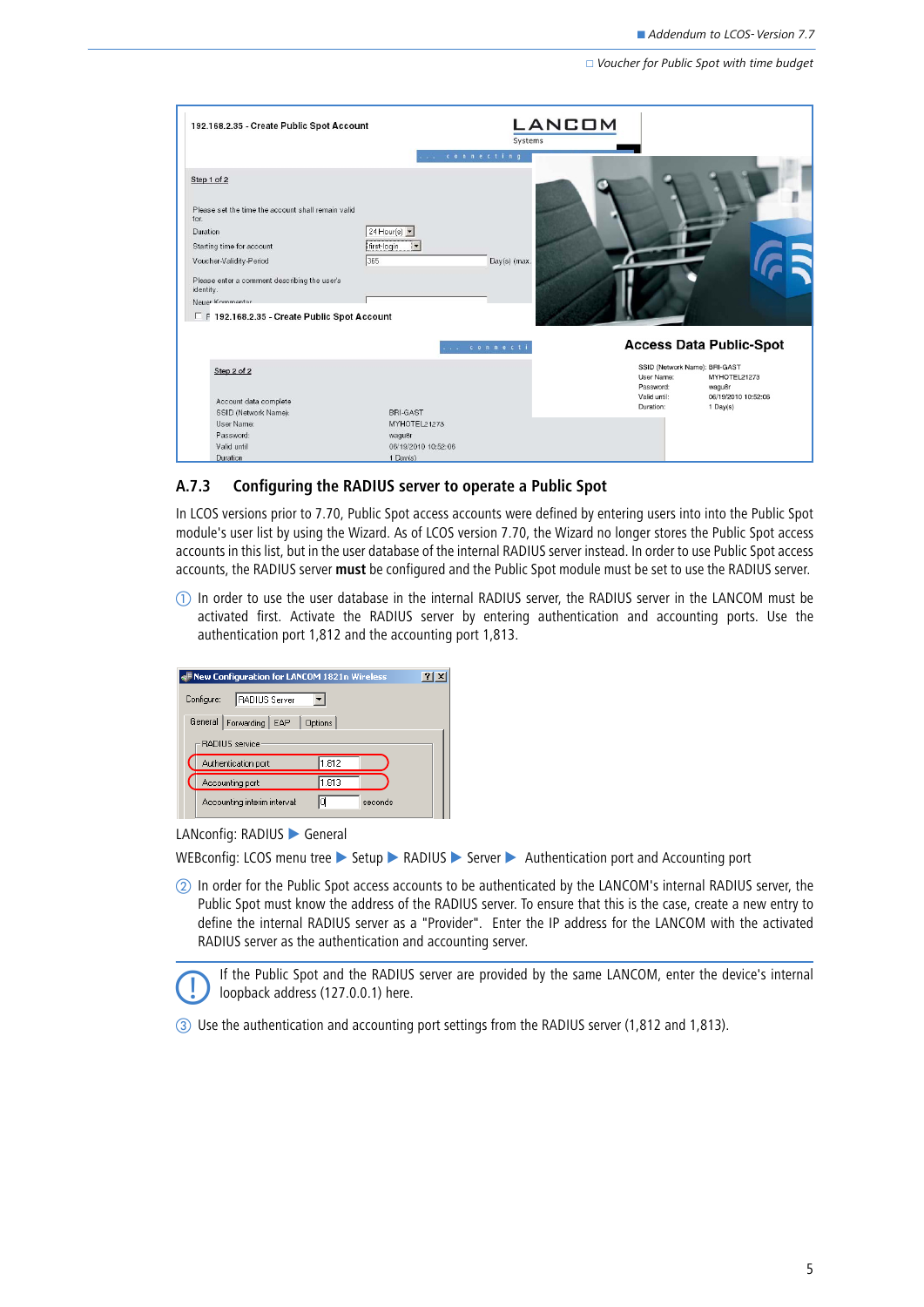□ Voucher for Public Spot with time budget

| Provider list - New Entry         |                 | $ ?  \times$ |
|-----------------------------------|-----------------|--------------|
| Provider:<br>Backup provider:     | RADIUS-INTERNAL | OK<br>Cancel |
| Authentication server             |                 |              |
| Auth. server IP address: 12.0.0.0 |                 |              |
| Auth. server port:                | 1.812           |              |
| Auth, server secret:              |                 |              |
| Source IP address:                |                 |              |
| Accounting server                 |                 |              |
| Acc. server IP address:           | 12.0.0.0        |              |
| Acc. server port:                 | 1.813           |              |
| Acc. server secret:               |                 |              |
| Source IP address:                |                 |              |
|                                   |                 |              |

LANconfig: Public Spot ▶ Public Spot users ▶ Provider list

WEBconfig: LCOS menu tree  $\triangleright$  Setup  $\triangleright$  Public Spot module  $\triangleright$  Port table

 In the Public Spot module, activate the "Cleanup user table automatically" option to ensure that unwanted entries are automatically deleted.

| $\blacksquare$ New Configuration for LANCOM WLC-4025+                                                                            |  |  |  |
|----------------------------------------------------------------------------------------------------------------------------------|--|--|--|
| Configure:<br>Public-Spot                                                                                                        |  |  |  |
| Public-Spot - Users<br>Authentication   Public-Spot                                                                              |  |  |  |
| Users and authentication servers                                                                                                 |  |  |  |
| Please enter user names and their passwords in the user list.<br>Use the provider list to authenticate users via RADIUS servers. |  |  |  |
| User list<br>Provider list                                                                                                       |  |  |  |
| $\triangledown$ Cleanup user table automatically                                                                                 |  |  |  |
| $\triangleright$ Allow multiple logins                                                                                           |  |  |  |
| $-$ Announction                                                                                                                  |  |  |  |

LANconfig: Public Spot ▶ Public Spot users

WEBconfig: LCOS menu tree ▶ Setup ▶ RADIUS ▶ Server



 After updating to LCOS 7.70, user accounts created in the Public Spot module's user list with previous versions of LCOS remain valid.

### **A.7.4 Internal and external RADIUS servers combined**

Some companies use an external RADIUS server to authenticate internal WLAN users by IEEE 802.1x. For applications with a WLAN controller and multiple access points, the access points initially address the WLAN controller as their RADIUS server. The WLAN controller then forwards the RADIUS requests to the external RADIUS server.



 The settings described below are only necessary if you are operating an external RADIUS server in addition to the Public Spot in the LANCOM.

A Public Spot providing guest-access accounts requires the following settings:

- Authentication requests from internal employees are to be forwarded to an external RADIUS server.
- **The authentication requests for Public Spot access accounts are to be handled by the internal RADIUS server.**

### **Realm tagging for RADIUS forwarding**

Authentication requests from the two user groups are to be handled separately. The WLAN controller uses what are known as "realms" to differentiate between these two groups. Realms are used for addressing domains, in which user accounts are valid. Realms can be sent with the authentication requests to the WLAN controller's RADIUS server. Alternatively, the RADIUS server can modify the realms in accordance with the following rules for RADIUS forwarding:

- **The value defined as the "Default realm" replaces an existing realm of an incoming request, if no forwarding is** is defined for this realm.
- The value defined under "empty realm" is used **only if** the incoming user name **does not yet have** a realm.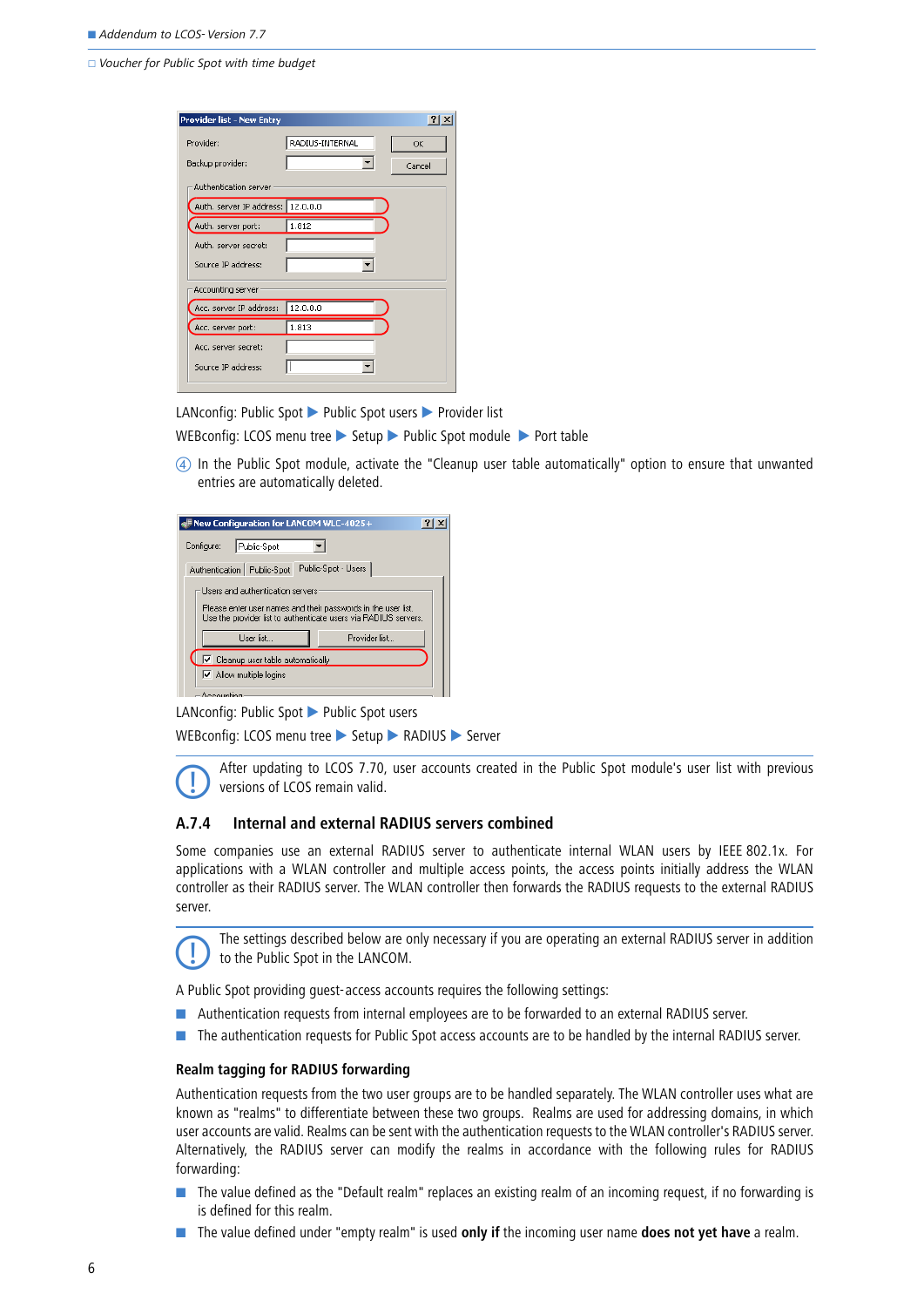$\Box$  Voucher for Public Spot with time budget

An entry in the forwarding table causes all authentication requests with a certain realm to be forwarded to a RADIUS server. If no corresponding entry can be found in the forwarding table, the request will be rejected.



 If an empty realm is detected, then the authentication request is **always** checked against the LANCOM's internal RADIUS database.

The following flow chart shows the working principle of the RADIUS server when processing realms:



Using different realm tags allows different RADIUS servers to be targeted with requests. The decision making process can be tracked in the flow chart.

- **B** Because the user names for quest access accounts are generated automatically, they can use the realm "PSpot". Because the forwarding table does not contain this entry, all authentication requests with this realm are forwarded to the internal RADIUS server.
- **2** To limit the amount of work required for the configuration, internal users are listed without a realm. The RADIUS server in the LANCOM can automatically replace an empty realm with another realm in order to identify internal users. In this example, the empty realm is replaced by the domain of the company "company.eu". The information specified in the forwarding table allows all authentication requests with this realm to be forwarded to the external RADIUS server.



#### **Configuring RADIUS forwarding**

The following configuration steps allow you to specify the different manners in which internal users and guests are processed.

 $\mathbb D$  In the Public Spot, adapt the pattern of user names such that a unique realm can be used. For example, the pattern 'GUEST%n@PSpot" generates user names that appear like "GUEST12345@PSpot".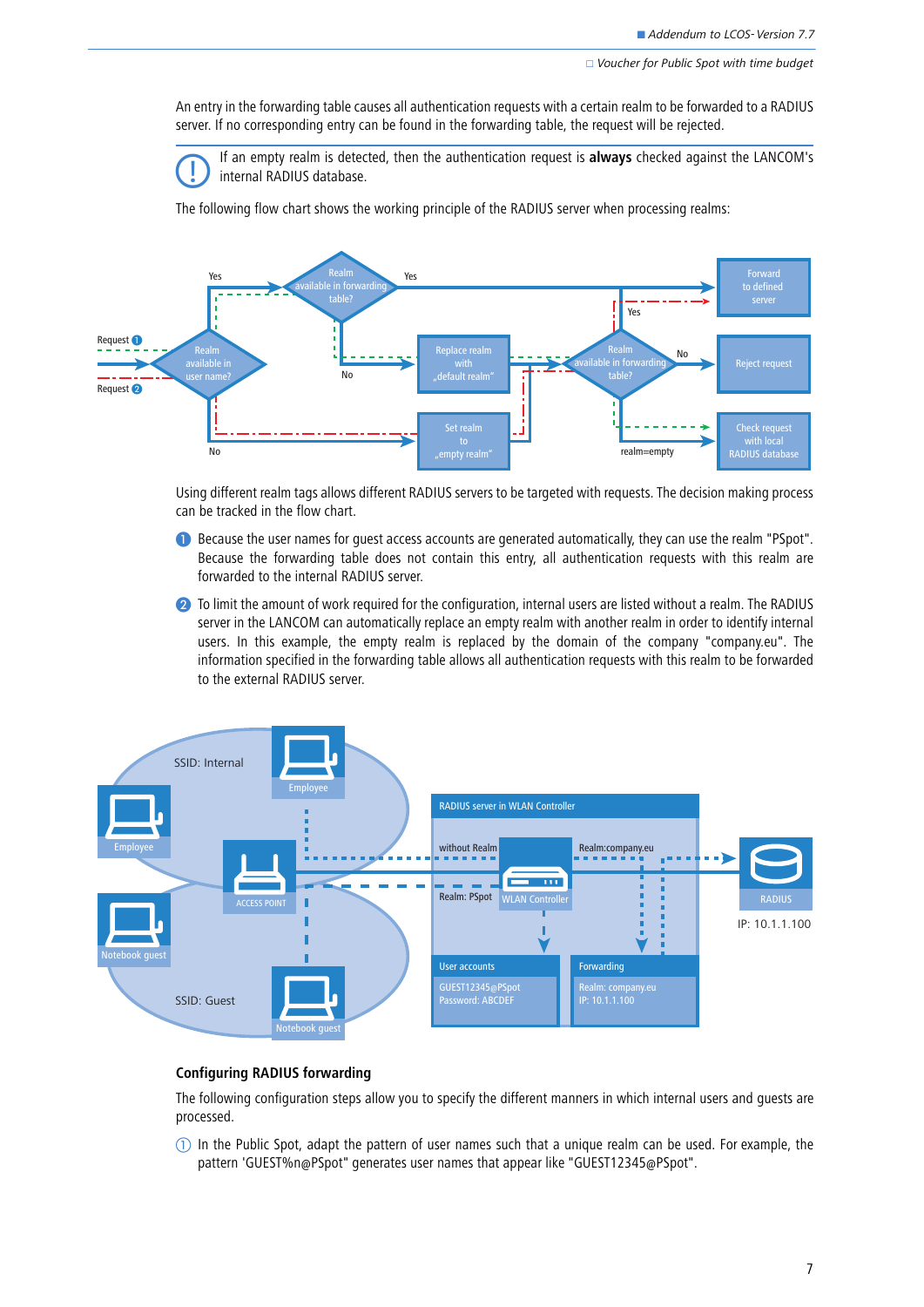$\Box$  Voucher for Public Spot with time budget

| New Configuration for LANCOM WLC-4025+                                                                                                                                                                                                               |  |  |
|------------------------------------------------------------------------------------------------------------------------------------------------------------------------------------------------------------------------------------------------------|--|--|
| Public-Spot<br>Configure:                                                                                                                                                                                                                            |  |  |
| Authentication   Public-Spot   Public-Spot - Users                                                                                                                                                                                                   |  |  |
| Users and authentication servers                                                                                                                                                                                                                     |  |  |
| Please enter user names and their passwords in the user list.<br>Use the provider list to authenticate users via RADIUS servers.                                                                                                                     |  |  |
| Haer list<br>Provider list                                                                                                                                                                                                                           |  |  |
| $\triangledown$ Cleanup user table automatically                                                                                                                                                                                                     |  |  |
| $\triangleright$ Allow multiple logins                                                                                                                                                                                                               |  |  |
| Accounting:                                                                                                                                                                                                                                          |  |  |
| lo.<br>seconds<br>Accounting update cycle:                                                                                                                                                                                                           |  |  |
| Add user wizard-                                                                                                                                                                                                                                     |  |  |
| Public spot user accounts can be easily generated by the<br>WEBconfig wizard. Both user name and password are<br>generated automatically, and the next page offers to print out a<br>page for the public spot user that contains all necessary data. |  |  |
| Default validity periods                                                                                                                                                                                                                             |  |  |
| GUEST%nPSpot<br>User name pattern:                                                                                                                                                                                                                   |  |  |
| ß<br>Password length:                                                                                                                                                                                                                                |  |  |
| SSID:                                                                                                                                                                                                                                                |  |  |
|                                                                                                                                                                                                                                                      |  |  |

LANconfig: Public Spot ▶ Public Spot users

WEBconfig: LCOS menu tree > Setup > Public Spot module

2 In the WLAN controller's RADIUS server, define an "empty realm" (e.g. "COMPANY.EU"). This realm is used for all user names which request authentication from the WLAN controller and which do not already have a realm. In this application, the internal users have no realm defined. In order to prevent the WLAN controllers RADIUS server from inserting a realm, the "Default realm" field must be left empty.

| New Configuration for LANCOM WLC-4025+                                                          |  |
|-------------------------------------------------------------------------------------------------|--|
| Configure:<br><b>RADIUS Server</b>                                                              |  |
| General Forwarding EAP<br>$\vert$ Options                                                       |  |
| RADIUS Forwarding<br>If RADIUS forwarding might be used further settings must be<br>taken here. |  |
| Forwarding server                                                                               |  |
| Default-Realm:                                                                                  |  |
| COMPANY.EU<br>Empty-Realm:                                                                      |  |
|                                                                                                 |  |

LANconfig: RADIUS server Forwarding

| WEBconfig: LCOS menu tree ▶ Setup ▶ RADIUS ▶ Server |  |  |  |
|-----------------------------------------------------|--|--|--|
|-----------------------------------------------------|--|--|--|

 In order for authentication requests from internal users to be forwarded to the external RADIUS server, suitable entries must be entered into the forwarding settings. The realm "COMPANY.EU" causes all incoming RADIUS requests to be forwarded to the specified IP address.

| Realm:             | COMPANY.EU                                                                                                   | OK     |
|--------------------|--------------------------------------------------------------------------------------------------------------|--------|
| Server IP address: | 10.1.1.1                                                                                                     | Cancel |
| Server port:       | 0                                                                                                            |        |
| Shared secret:     |                                                                                                              |        |
| Backup server:     |                                                                                                              |        |
| Protocol:          | RADIUS                                                                                                       |        |
| ٥                  | This field can be left empty to automatically use the correct source<br>address for the destination network. |        |

LANconfig: RADIUS server > Forwarding > Forwarding server WEBconfig: LCOS menu tree > Setup > RADIUS > Servers > Forward servers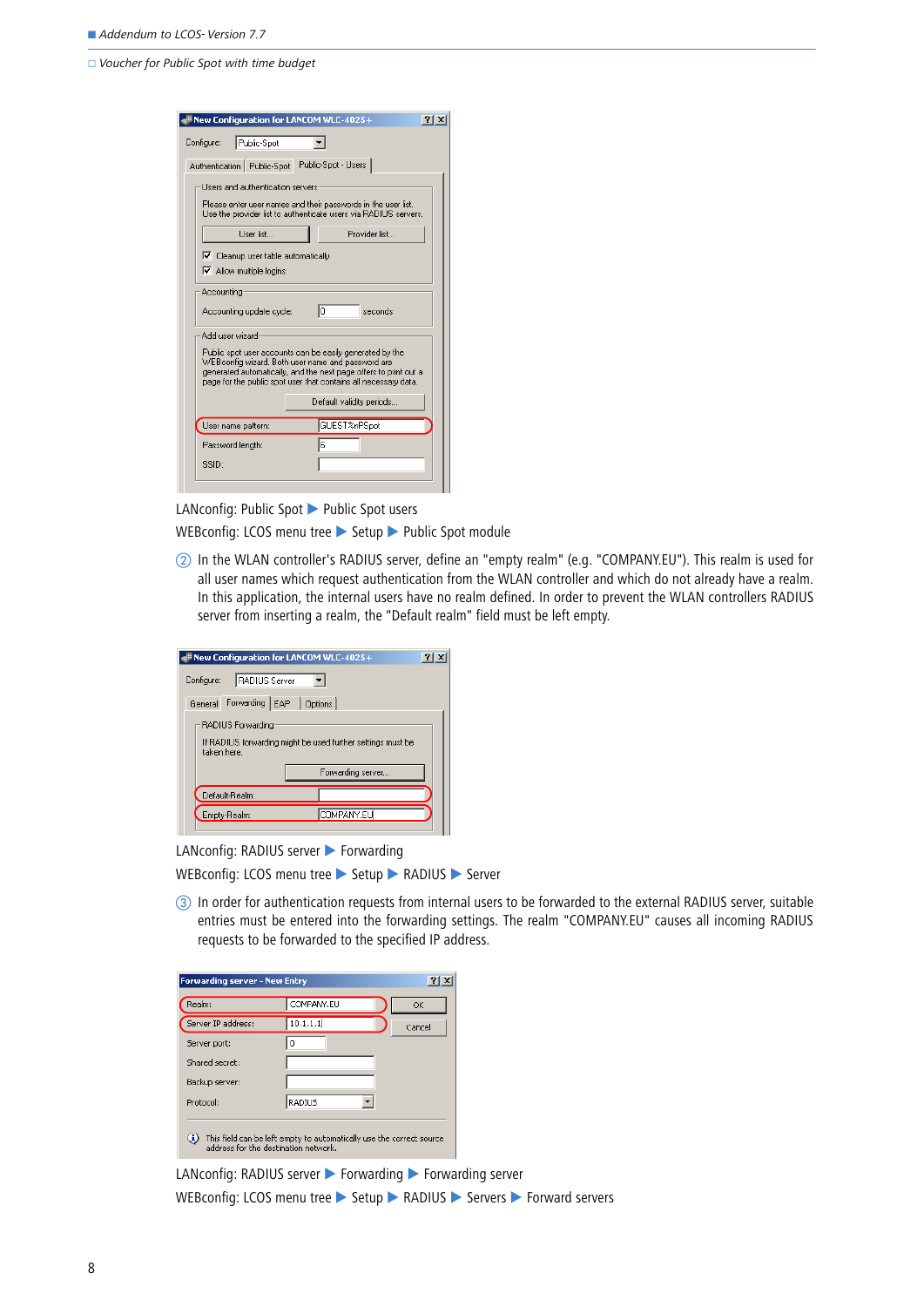Authentication requests from Public Spot users have the realm "@PSpot" and are received by the WLAN Controller. With no forwarding defined for this realm, the usernames are automatically checked with the internal RADIUS database. Because the Public Spot access accounts created with the Wizard are stored in this database, these requests can be authenticated as required.

## <span id="page-8-0"></span>**A.8 Extensions to the RADIUS server**

To set up Public Spot users with time and volume budgets, additional parameters have to be entered into the RADIUS server user table.

| <b>User table - Edit Entry</b>                 | ? X                                                                |
|------------------------------------------------|--------------------------------------------------------------------|
| Name:                                          | MYHOTEL13668<br>OK                                                 |
| Password:                                      | ******<br>Cancel                                                   |
| VLAN ID:                                       | 0                                                                  |
| Comment:                                       | created by root on 14.08.2009<br>07:02:18 (test770)                |
| Service type:                                  | Any                                                                |
| Protocol restriction for authentication        |                                                                    |
| PAP <sup></sup><br>ı                           | CHAP                                                               |
| <b>MSCHAP</b>                                  | MSCHAP <sub>v2</sub><br>г                                          |
| $\overline{\phantom{a}}$ EAP                   |                                                                    |
| will be allowed automatically!<br>Station mask | (i) If here are made no restrictions, all authentication protocols |
| Calling station:                               |                                                                    |
| Called station:                                |                                                                    |
|                                                |                                                                    |
| Validity/Expiry                                |                                                                    |
| Expiry type:                                   | Relative & absolute                                                |
| Relative expiry:                               | 7.200                                                              |
| Absolute expiry:                               | $ 04.09.2009 $ 07: 02:05                                           |
| Multiple login                                 |                                                                    |
| Time budget:                                   | $\boldsymbol{0}$<br>seconds                                        |
| Volume budget:                                 | $\mathbf 0$<br>byte                                                |

LANconfig: RADIUS General Vuser accounts

WEBconfig: LCOS menu tree Setup RADIUS Server Users

### $\blacksquare$  Multiple logins

Allows a single user account to login multiple times simultaneously.

Possible values:

Yes, No

Default:

Yes

 The multiple-login option must be deactivated if the RADIUS server is to monitor a time budget. The time budget can only be monitored if the user is running just one session at a time.

### **Expiry type**

This option defines how the validity period is limited for a user account.

Possible values:

 $\Box$  Absolute: The validity of the user account terminates at a set time.

 $\Box$  Relative: The validity of the user account terminates a certain period of time after the first user login. Default:

 $\Box$  Blank: The user account never expires, unless a predefined time or volume budget expires.



 The two options can be combined. In this case the user account expires when one of the two limiting values has been reached.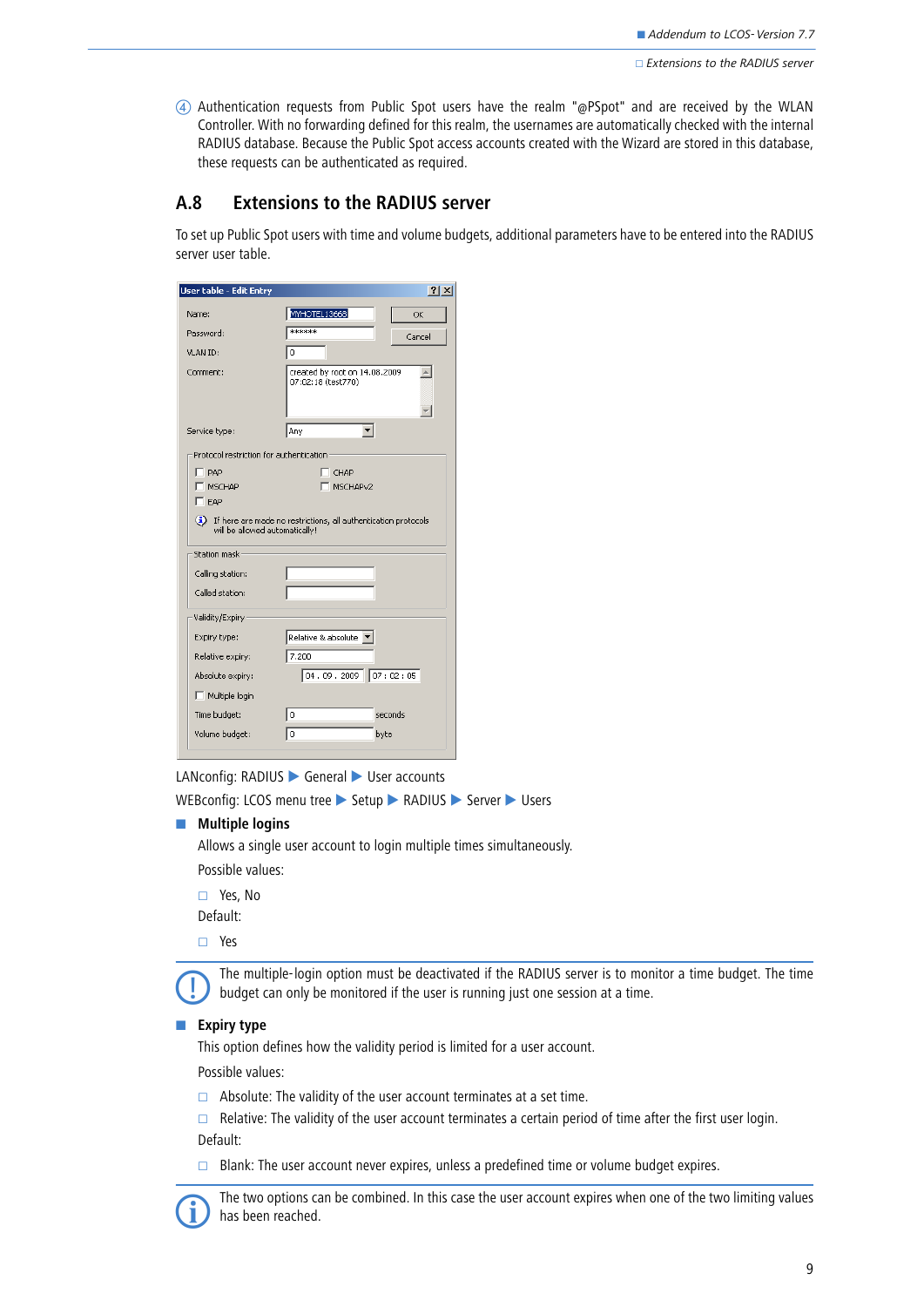Extensions to the RADIUS server

-

The device must have a valid time in order for the device to work with user-account time budgets.

### **Abs. expiry**

If "absolute" has been selected as the expiry type, the user account becomes invalid at the time defined by this value.

Possible values:

 $\square$  Valid time information (date and time). Max. 20 characters from 0123456789/:. Pp

Default:

 $\Box$  Blank

Special values:

 $\Box$  0 switches off the monitoring of the absolute expiry time.

#### **Rel. expiry**

If "relative" has been selected as the expiry type, the user account becomes invalid after this time period has expired since the user logged in for the first time.

Possible values:

 $\Box$  Time span in seconds. Max. 10 characters from 0123456789

Default:

 $\Box$  0

Special values:

 $\Box$  0 switches off the monitoring of the relative expiry time.

#### $\blacksquare$  Time budget

The maximum duration of access time for this user account. The user can use this duration of access time until a relative or absolute expiry time (if set) is reached.

Possible values:

 $\Box$  Time span in seconds. Max. 10 characters from 0123456789 Default:

 $\Box$  0

Special values:

 $\Box$  0 switches off the monitoring of the time budget.

#### $\blacksquare$  Volume budget

The maximum data volume for this user account. The user can use this data volume until a relative or absolute expiry time (if set) is reached.

Possible values:

 $\Box$  Time span in seconds. Max. 10 characters from 0123456789

Default:

 $\Box$  0

Special values:

 $\Box$  0 switches off the monitoring of data volume.

#### **Exercise Comment**

Comment on this entry.

#### **Exervice type**

The service type is a special attribute of the RADIUS protocol. The NAS (Network Access Server) sends this with the authentication request. The response to this request is only positive if the requested service type agrees with the user account service type.

Possible values:

- $\Box$  Framed: For checking WLAN MAC addresses via RADIUS or IEEE 802.1x.
- □ Login: For Public-Spot logins.
- $\Box$  Auth. only: For RADIUS authentication of dialup peers via PPP.
- Any
- Default:
- Any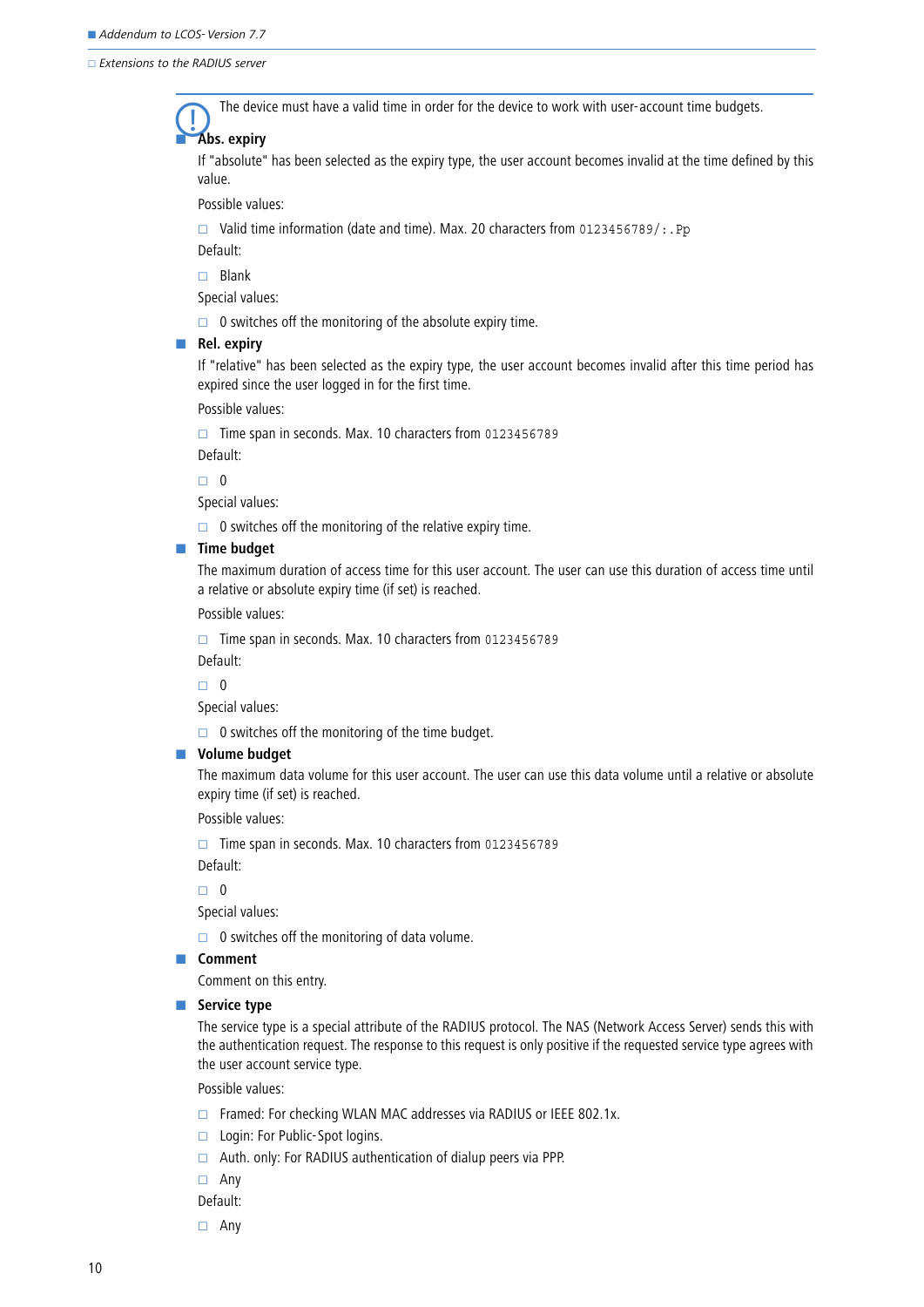The number of entries permissible with the service type "any" or "login" is 64 or 256, depending on the model. This means that the table is not completely filled with entries for Public Spot access accounts (using the engi the service type "Any") and it enables the parallel use of logins via 802.1x.

## <span id="page-10-0"></span>**A.9 IGMP snooping**

### **A.9.1 Introduction**

All LANCOM devices with wireless LAN interfaces feature a "LAN bridge", a software entity for transferring data between the Ethernet ports and the WLAN interface(s). In many ways the LAN bridge works like a switch. The core task of a switch, as opposed to a hub, is to forward packets precisely to the port which the relevant user is connected to. Based on the incoming data packets, the switch automatically creates a table listing the senders' MAC addresses and their ports.

If the table contains the destination address for an incoming packet, the switch forwards the packet to the corresponding port. If the destination address is not in the table, the switch forwards the packet to all ports. This means that a switch can only deliver a packet precisely if the destination address appeared earlier in a packet arriving at a certain port from the sender's address. However, broadcast or multicast packets can never be entered as a sender address into a packet, and so these packets end up being "flooded" to all ports.

This may be the correct action for broadcasts which are supposed to reach all available receivers, but this may not be the case for multicasts. Multicasts are generally aimed at a certain group of receivers within a network, but not all of them:

- **EXT** For example, video streams are frequently transmitted as multicasts, but not all of the network stations are intended to receive that stream.
- **In** Various applications in the medical field rely on multicasts to send data to certain terminal devices, but this data should not be available to all stations.

A LAN bridge in the LANCOM will have ports to which no multicast recipients are connected. This "unnecessary" transmission of multicasts to ports without any receivers is not an error, but it can compromise overall performance.

- **IN** Many stations are unable to reject the unwanted multicasts in their hardware. Instead, the packets are forwarded to higher protocol layers, which leads to an increase in CPU load.
- **The WILANs are particularly susceptible to bandwidth restrictions due to multicasts if none of the associated WLAN** clients want to receive the multicast.

The TCP/IP protocol suite defines a protocol called IGMP that allows network stations to register their desire to receive certain IP multicasts to their router. Stations carry out a multicast registration with their router to subscribe to certain multicast groups which deliver the relevant packets. IGMP makes use of Join messages and Leave messages to register and de-register respectively.

Information about which multicast groups a station can or should join are available from other protocols<br>
than IGMP than IGMP.

As a layer-3 protocol, IGMP only performs multicast guiding/routing for whole IP subnets. However, network devices such as bridges, switches or WLAN access points only forward the packets on layer 2, meaning that IGMP itself does not help in any way to further guide multicast traffic through this substructure. For this reason, the bridges use the multicast registrations between stations and routers to receive additional information for targeting the distribution of multicasts. IP multicasts only need to be forwarded to an interface where a router is located that is capable of multicast routing and therefore of forwarding multicasts to other IP subnets. This method is called IGMP snooping. The bridges, which normally use the MAC on layer 2 for packet forwarding, thus additionally use the layer 3 information in the IP multicast packets.

For more detailed description of the functions of IGMP snooping in LCOS, we have to differentiate between two important terms:

- A port is "member" of a multicast group if at least one station connected to it wishes to receive the packets for a certain multicast address. Multicast registration can be dynamic via IGMP snooping or configured manually.
- A port is a "router port" if it is connected to a router that is capable of multicast routing and therefore of forwarding multicasts to other IP subnets.
- A multicast group is "unregistered" if none of the interfaces attached to the bridge is a member of this multicast group.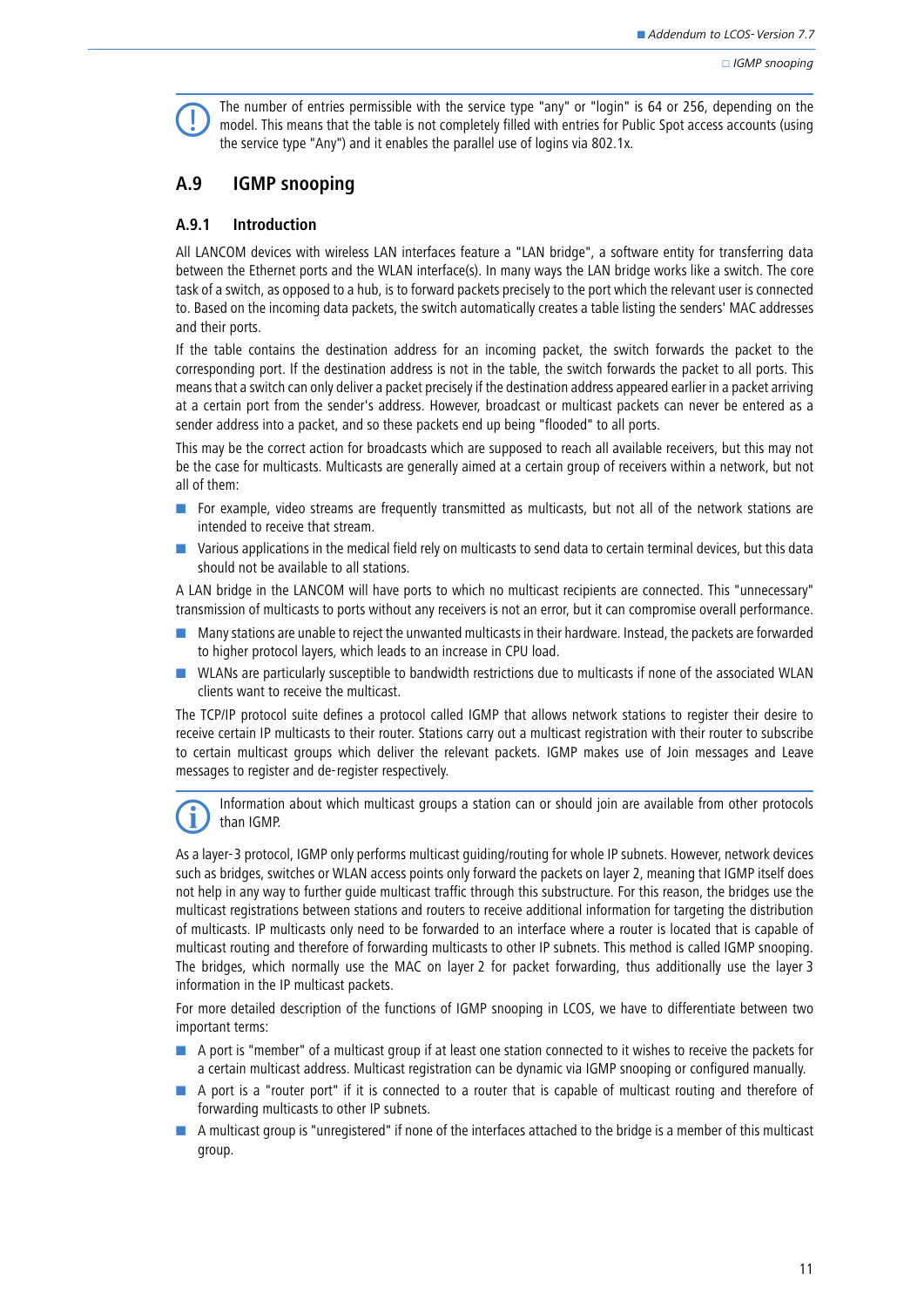### **A.9.2 IGMP snooping operation**

Whenever a packet is received, the bridge initially determines whether it is a unicast, broadcast, or multicast packet. For broadcast and unicast packets, the bridge operates in the usual way, i.e. it floods to all ports or sends to a specific port based on the MAC table entry for the receiver.

Two types of IP multicast packet are differentiated (whereby packets which are truncated or contain an invalid checksum are discarded entirely):

- **E** IGMP messages are handled in different ways depending on their content:
	- $\Box$  A Join message results in the incoming port becoming member of the respective multicast group. This message is forwarded to router ports only.
	- $\Box$  Similarly, a Leave message results in the incoming port being removed from the multicast group's member list. This message is also forwarded to router ports only.
	- $\Box$  An incoming IGMP query results in the port being marked as a router port. These messages are flooded to all interfaces.
	- $\Box$  All other messages are flooded to all interfaces—no ports experience a change of state.
- - If an IP multicast packet does not contain an IGMP message, the IP destination address is examined. Packets for the destination address "224.0.0.x" are flooded to all ports because this is a "reserved" range. For all other packets the destination address is looked up in the IGMP membership table:
	- If the address is found, the packet is forwarded according to the membership stored in the table.
	- If the address is not found, the packet may either be discarded, flooded to all ports, or forwarded exclusively to all router ports (depending on the configuration).

In either case, packets are forwarded to all router ports.

### **A.9.3 IGMP snooping through multiple bridges**

As described, IGMP snooping only forwards incoming Join or Leave messages via router ports. In a structure with multiple bridges, initially none of the ports are router ports or members of a multicast group. If a station connected to the bridge registers with a multicast group, the port automatically becomes a member of this group. However, none of the ports are router ports at this phase, so the Join messages are not forwarded anywhere. Other bridges thus receive no information about the port's membership with the multicast group.



Consequently, bridges must have router ports in order for membership information to be propagated. Since the ports of a bridge only become router ports in the case of IGMP queries, one of the multicast-capable routers in the network must take over the task of distributing the necessary IGMP queries throughout the network. This router is referred to as the IGMP querier. If the network does not contain a multicast router, the LANCOM access points are capable of simulating a querier. To avoid parallel queries arriving from various queriers, a querier will deactivate itself if it discovers another querier with a lower IP number. The distribution of IGMP information by the querier can be explained with the following example: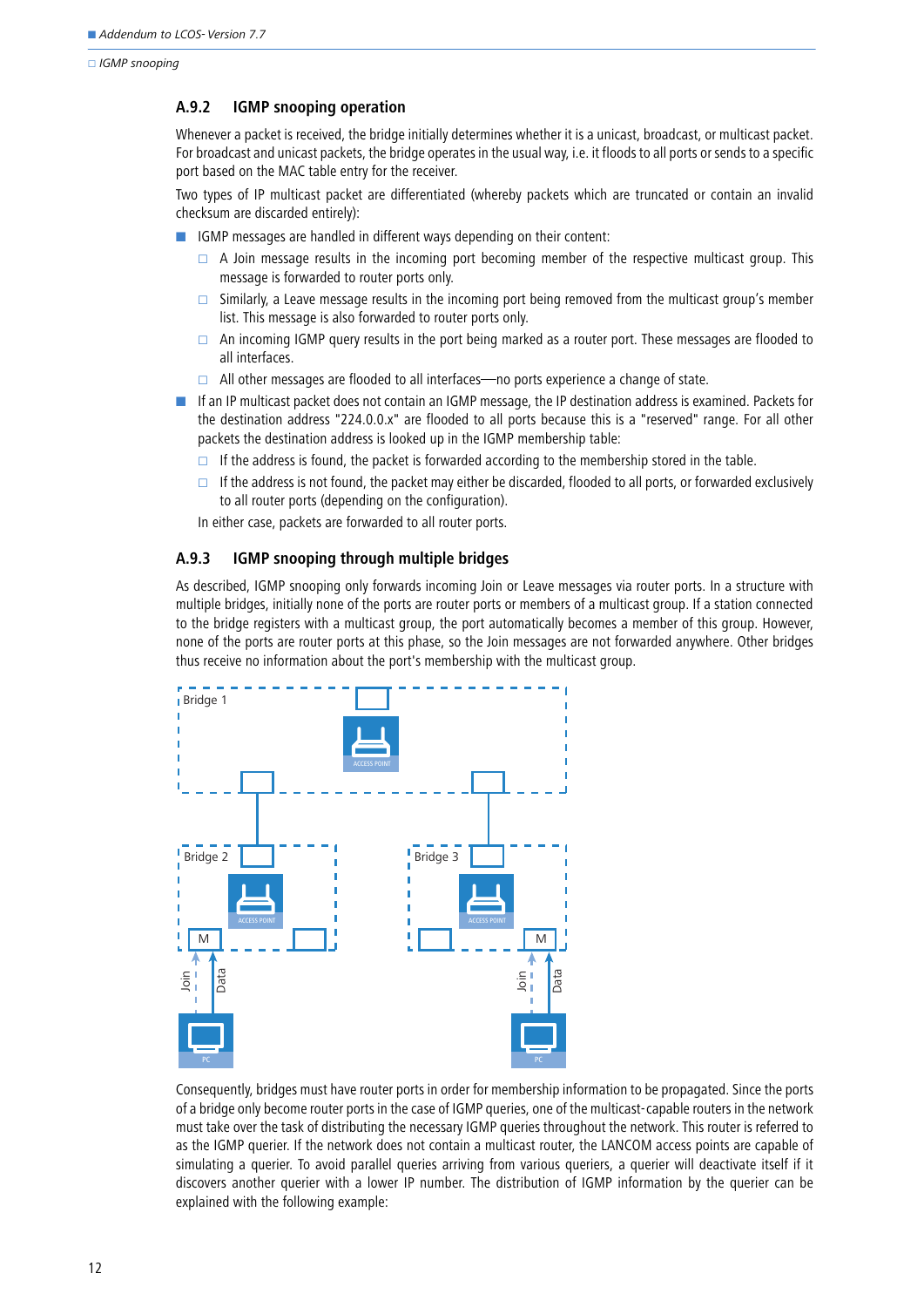- $\mathbb D$  The querier (Bridge 2 in this example) regularly sends out IGMP queries on all ports of bridge 2 (dotted lines). The next bridge (Bridge 1) receives the query on a port which is then marked as a router port (R). PC 1 responds to this query with a Join message for all multicast groups (light dashed lines) that it wishes to join. The port connecting PC 1 to Bridge 2 then becomes a member of the multicasting group(s).
- In addition to this, Bridge 1 sends the queries on all other ports to the bridges and stations lower down in the structure. In Bridge 3 the port receiving the query becomes a router port (R).
- The station (PC 2) connected to bridge 3 responds to this query with a Join message for all registered multicast groups. The port connecting PC 2 to Bridge 3 then becomes a member of the multicasting group(s).
- Bridge 3 forwards this Join message to Bridge 1 over the router port. The receiving port on Bridge 1 thus also takes on membership of the multicast groups that PC 2 has registered for.
- In the final step, Bridge 1 forwards the Join message from PC 2 via the router port to Bridge 2, where the receiving port also takes on membership of PC 2's multicast groups.



If PC 1 now transmits a multicast for which PC 2 has registered, all of the bridges (2, 1 and then 3) forward the packets to PC 2 via the member port.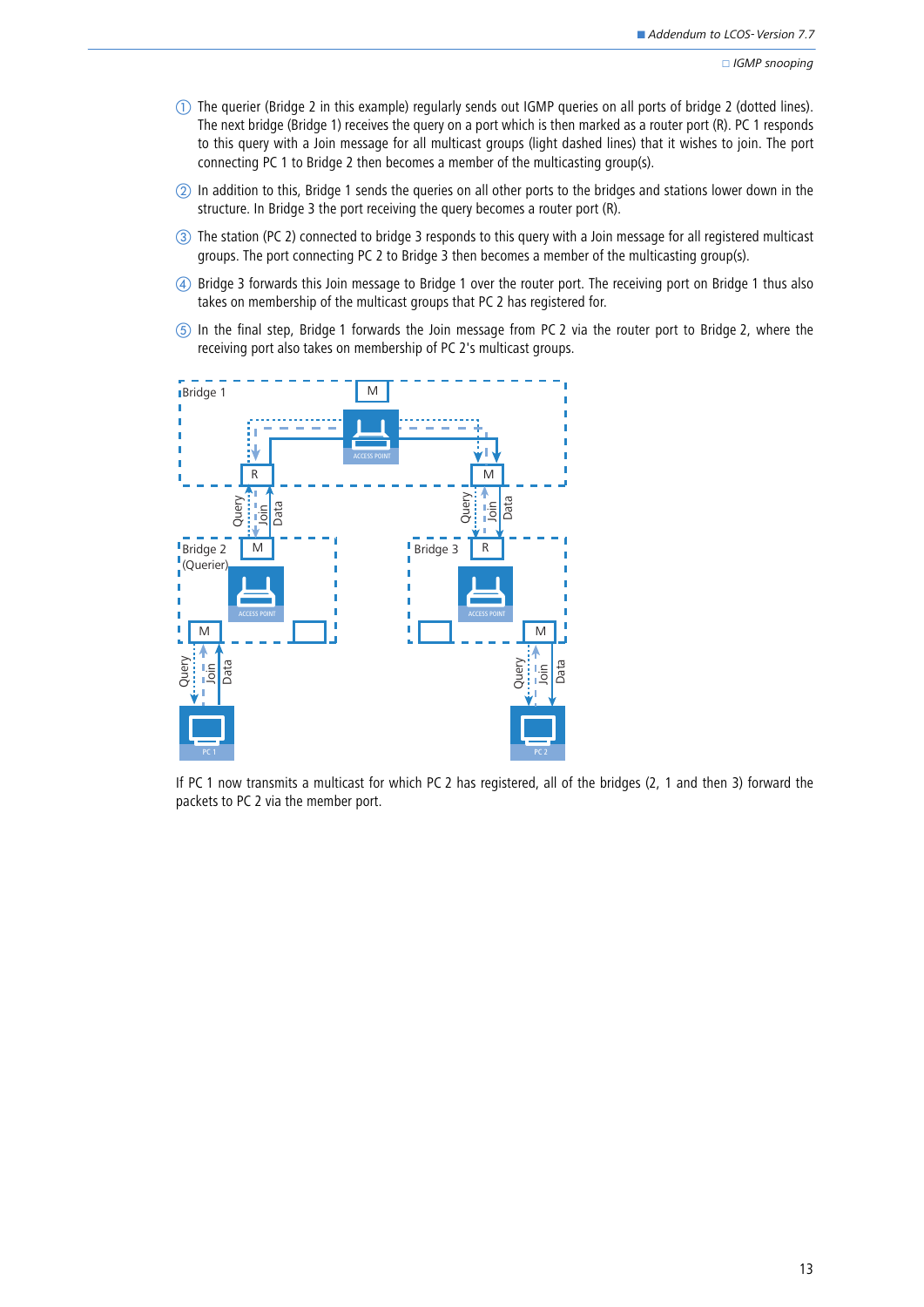### **A.9.4 Configuration**

### **General settings**

| New Configuration for LANCOM 1821 + Wireless ADSL $\boxed{?}$ X |                            |  |  |  |
|-----------------------------------------------------------------|----------------------------|--|--|--|
| Interfaces<br>Configure:<br>▾                                   |                            |  |  |  |
| WAN   Modem   VLAN   IGMP Snooping   Span.Tree  <br>LAN         |                            |  |  |  |
| IGMP snooping                                                   |                            |  |  |  |
| □ IGMP snooping module enabled                                  |                            |  |  |  |
| Unregistered data packets:                                      | Flood to router ports only |  |  |  |
|                                                                 | Port table                 |  |  |  |
|                                                                 | Static members             |  |  |  |
|                                                                 | Simulated queriers         |  |  |  |
| Advertise interval:                                             | 20<br>seconds              |  |  |  |
| Query interval:                                                 | 125<br>seconds             |  |  |  |
| Query-Response interval:                                        | 10<br>seconds              |  |  |  |
| Bobustness:                                                     | I2                         |  |  |  |
|                                                                 |                            |  |  |  |
|                                                                 |                            |  |  |  |
|                                                                 |                            |  |  |  |
|                                                                 |                            |  |  |  |
|                                                                 |                            |  |  |  |
|                                                                 |                            |  |  |  |
|                                                                 |                            |  |  |  |
|                                                                 |                            |  |  |  |
|                                                                 |                            |  |  |  |
|                                                                 | <b>OK</b><br>Abbrechen     |  |  |  |

LANconfig: Interfaces IGMP snooping

WEBconfig: LCOS menu tree > Setup > LAN bridge > IGMP snooping

#### $\blacksquare$  Operating

Activates or deactivates IGMP snooping in the device and all of the defined querier instances. Without IGMP snooping the bridge functions like a simple switch and forwards all multicasts to all ports.

Possible values:

Yes, No

Default:

□ No

If this function is deactivated, all IP multicast packets are sent on all ports. If the device operating state<br>changes, the IGMP snooping function is completely reset, i.e. all dynamically learned values are lost<br>changes i (membership, router-port states).

#### **E** Query interval

Interval in seconds in which a multicast-capable router (or a simulated querier) sends IGMP queries to the multicast address 224.0.0.1, so prompting the stations to transmit return messages about multicast group memberships. These regular queries influence the time in which memberships age, expire, and are then deleted.

- $\Box$  After the startup phase, the querier sends IGMP queries in this interval.
- $\Box$  A querier returns to the querier status after a time equal to "Robustness\*Query-Interval+(Query-Response-Interval/2)".
- $\Box$  A port loses its router-port status after a time equal to "Robustness\*Query-Interval+(Query-Response-Interval/2)".

Possible values:

 $\Box$  10-figure number greater than 0.

Default:

 $\Box$  125

The query interval must be greater than the query response interval.

### **E** Query response interval

Interval in seconds influencing the timing between IGMP queries and router-port aging and/or memberships.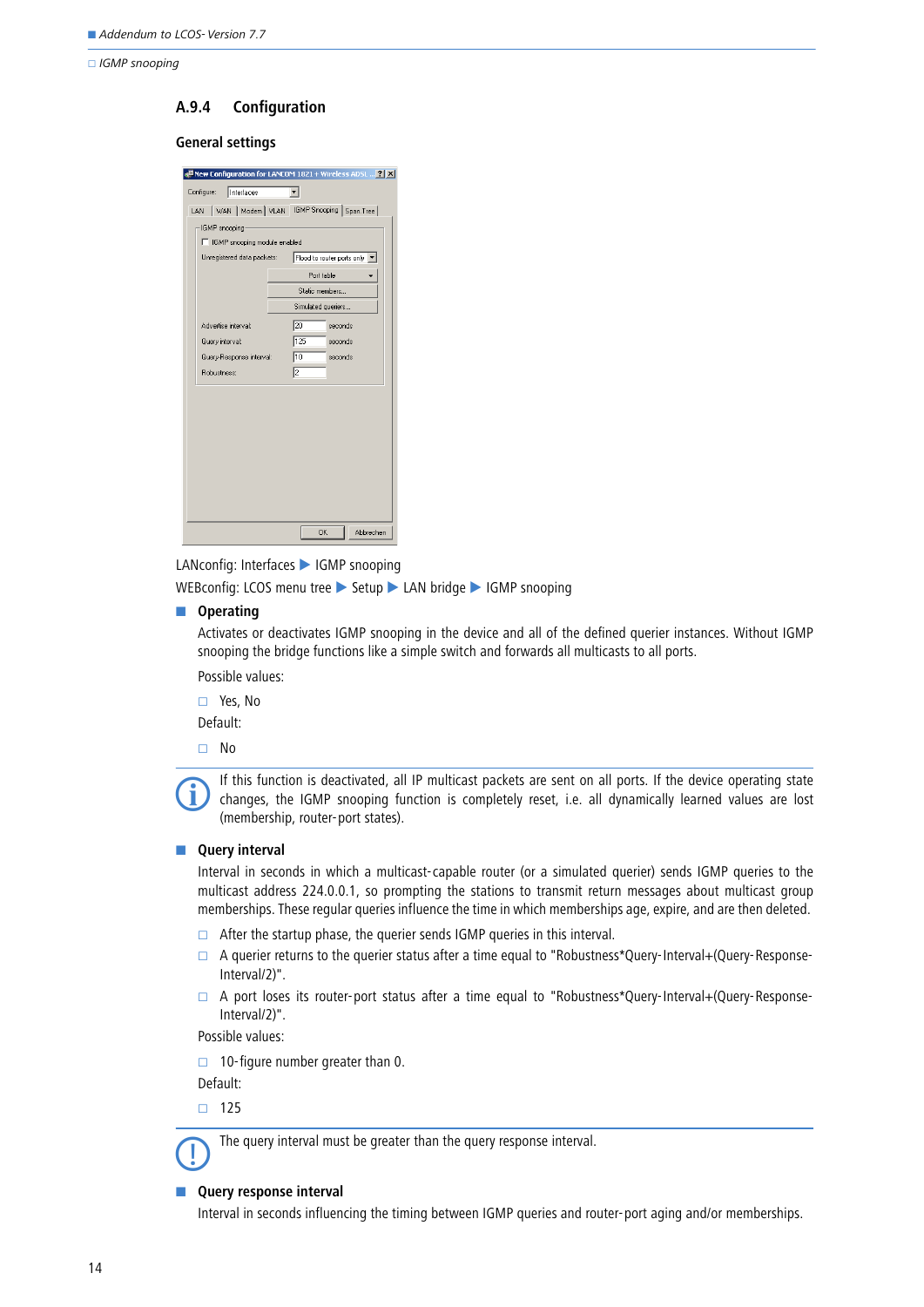Interval in seconds in which a multicast-capable router (or a simulated querier) expects to receive responses to its IGMP queries. These regular queries influence the time in which memberships age, expire, and are then deleted.

Possible values:

10-figure number greater than 0.

Default:

 $\Box$  10



The query response interval must be less than the query interval.

#### - **Robustness**

This value defined the robustness of the IGMP protocol. This option tolerates packet losses of IGMP queries with respect to Join messages.

Possible values:

 $\Box$  10-figure number greater than 0.

Default:

 $\Box$ 

#### **E** Advertise interval

The interval in seconds in which devices send packets advertising themselves as multicast routers. This information makes it quicker for other IGMP-snooping devices to find which of their ports are to operate as router ports. When activating its ports, a switch (for example) can query for multicast routers, and the router can respond to this query with an advertisement of this type. Under some circumstances this method can be much quicker than the alternative IGMP queries.

Possible values:

 $\Box$  4 to 180 seconds.

Default:

 $\Box$  20

#### $\blacksquare$  Unregistered data packet handling

This setting defines the handling of multicast data packets with a destination address outside the 224.0.0.x range and for which neither static memberships were defined nor were dynamic memberships learned.

Possible values:

- $\Box$  Router ports only: Sends these packets to all router ports.
- $\Box$  Flood: Sends these packets to all ports.
- $\Box$  Discard: Drops these packets.

Default:

 $\Box$  Router ports only

### **Port settings**

This table defines the port-related settings for IGMP snooping.

| Port table - LAN-1: Local area network 1 |      |        |
|------------------------------------------|------|--------|
| Router port:                             | Auto |        |
|                                          | Yes  |        |
|                                          | Auto | Cancel |
|                                          | ١c   |        |

LANconfig: Interfaces > IGMP snooping > Port table

WEBconfig: LCOS menu tree Setup LAN bridge IGMP snooping Port settings

#### **■** Port

The port for which the settings apply.

Possible values:

 $\Box$  Selects a port from the list of those available in the device.

Default:

 $\Box$  N/A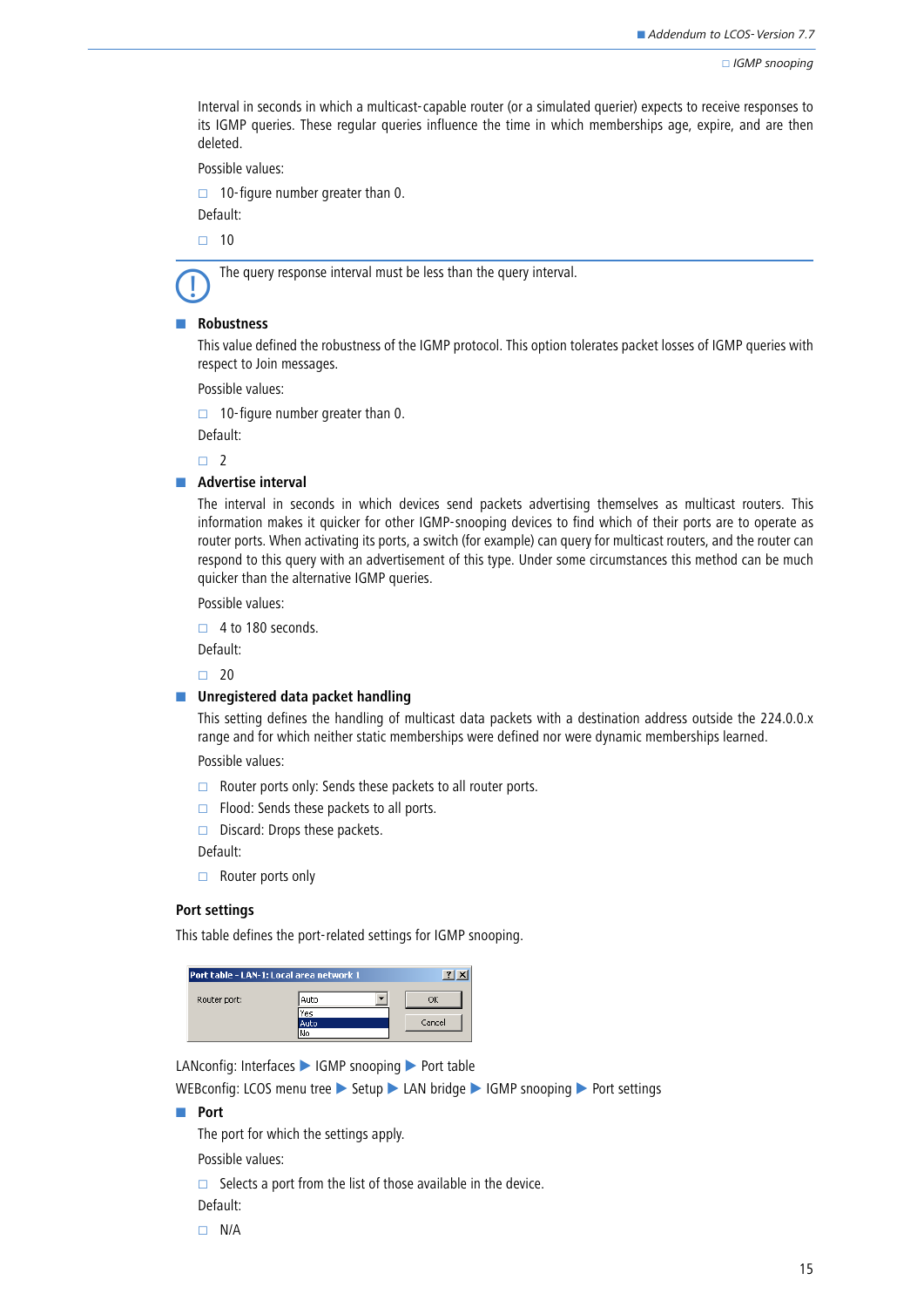#### -**Router port**

This option defines the port's behavior.

Possible values:

- $\Box$  Yes: This port will always work as a router port, irrespective of IGMP queries or router messages received at this port.
- $\Box$  No: This port will never work as a router port, irrespective of IGMP queries or router messages received at this port.
- $\Box$  Auto: This port will work as a router port if IGMP queries or router messages are received. The port loses this status if no packets are received for the duration of "Robustness\*Query-Interval+(Query-Response-Interval/ 2)".

Default:

Auto

### **Static members**

This table enables members to be defined manually, for example if they cannot or should not be learned automatically.

| <b>Static members - New Entry</b> |             | $\frac{1}{2}$ |
|-----------------------------------|-------------|---------------|
| IP address:                       | 224.1.1.1   | OK            |
| VLAN ID:                          | ٥           | Cancel        |
| $\triangledown$ Learning allowed  |             |               |
| Static members:                   | P2P-1~P2P-4 |               |
|                                   |             |               |

LANconfig: Interfaces  $\blacktriangleright$  IGMP snooping  $\blacktriangleright$  Static members

WEBconfig: LCOS menu tree > Setup > LAN bridge > IGMP snooping > Static members

#### $\blacksquare$  Address

The IP address of the manually defined multicast group.

Possible values:

 $\Box$  Valid IP multicast address.

Default:

 $\Box$  Blank

#### **N** VLAN ID

The VLAN ID which is to support this static member. Each IP multicast address can have multiple entries with different VLAN IDs.

Possible values:

 $\Box$  0 to 4096.

Default:

 $\Box$  0

Special values:

If "0" is selected as VLAN, the IGMP queries are sent without a VLAN tag. For this reason, this value only makes sense when VLAN is deactivated in general.

#### $\blacksquare$  Allow learning

This option activates the automatic learning of memberships in this multicast group. If automatic learning is deactivated, packets can only be sent via the ports which have been manually defined for the multicast group.

Possible values:

Yes, No.

Default:

Yes

#### - **Static members**

These ports will always be the destination for packets with the corresponding IP multicast address, irrespective of any Join messages received.

Possible values: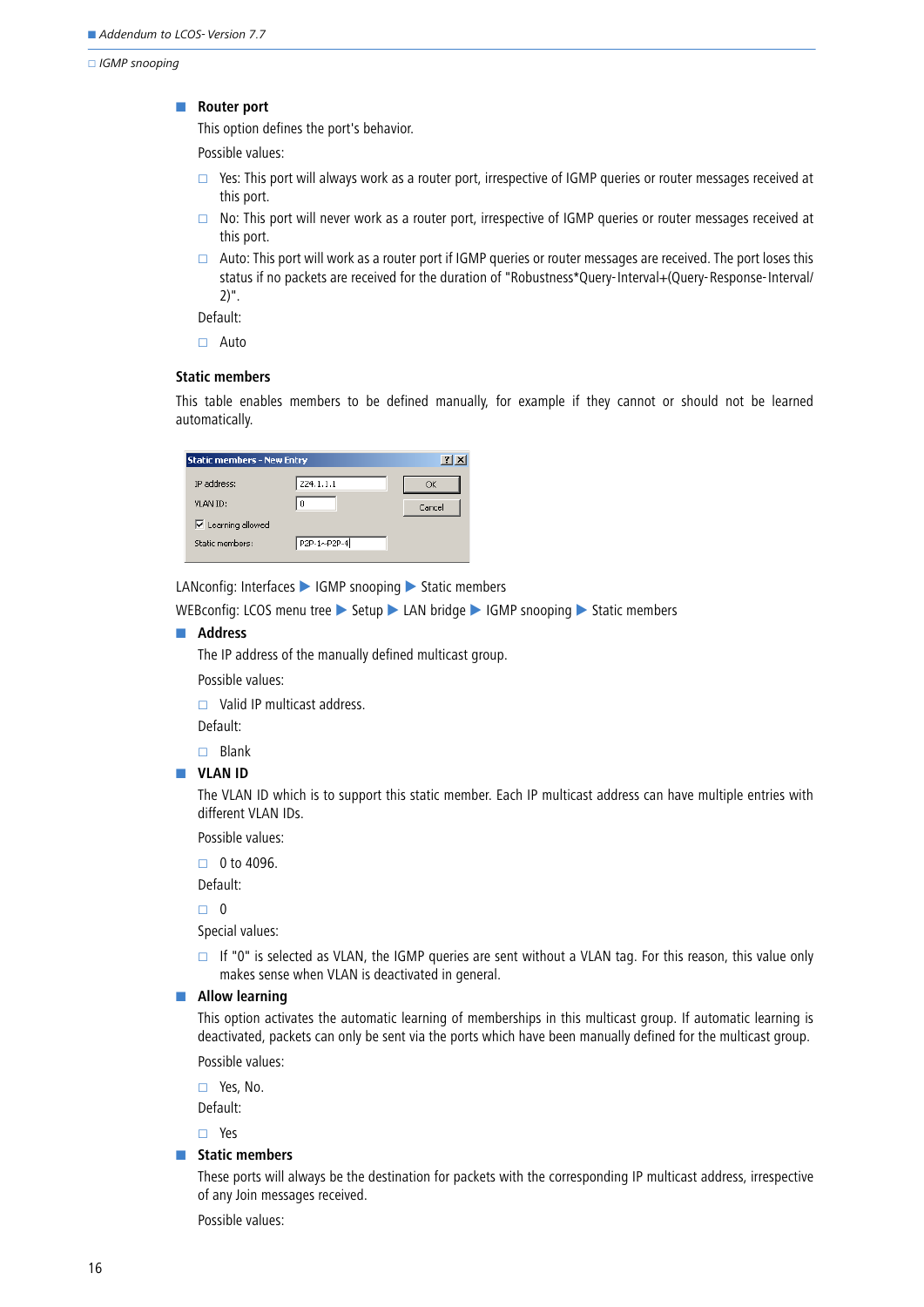$\Box$  Comma-separated list of the desired ports, max. 215 alphanumerical characters.

- Default:
- $\Box$  Blank

### **Simulated queriers**

This table contains all of the simulated queriers defined in the device. These units are employed if IGMP functions are required but there is no multicast router in the network. The querier can be limited to certain bridge groups or VLANs by defining multiple independent queriers to support the corresponding VLAN IDs.

| <b>Simulated queriers - New Entry</b> |          | $\frac{2}{3}$ |
|---------------------------------------|----------|---------------|
| $\overline{\mathsf{v}}$ Entry active  |          | OK            |
| Name:                                 | NAME     | Cancel        |
| Bridge group:                         | BRG-1    |               |
| VLAN ID:                              | $\Omega$ |               |
|                                       |          |               |

LANconfig: Interfaces  $\blacktriangleright$  IGMP snooping  $\blacktriangleright$  Simulated queriers

WEBconfig: LCOS menu tree  $\triangleright$  Setup  $\triangleright$  LAN bridge  $\triangleright$  IGMP snooping  $\triangleright$  Simulated queriers

#### - **Name**

Name of the querier instance

Possible values:

 $\Box$  8 alphanumerical characters.

Default:

 $\Box$  Blank

### $\blacksquare$  Operating

Activates or deactivates the querier instance

Possible values:

Yes, No.

Default:

No

#### **Bridge group**

Limits the querier instance to a certain bridge group.

Possible values:

 $\Box$  Select from the list of available bridge groups.

Default:

 $\Box$  none

Special values:

 $\Box$  If bridge group is set to "none", the IGMP queries will the sent via all bridge groups.

### **N** VLAN ID

Limits the querier instance to a certain VLAN.

Possible values:

 $\Box$  0 to 4096.

Default:

 $\Box$  0

Special values:

 $\Box$  If "0" is selected as VLAN, the IGMP queries are sent without a VLAN tag. For this reason, this value only makes sense when VLAN is deactivated in general.

### **A.9.5 IGMP status**

### **General statistics**

Status messages for IGMP snooping are to be found under the following paths: WEBconfig: LCOS menu tree > Status > LAN bridge statistics > IGMP snooping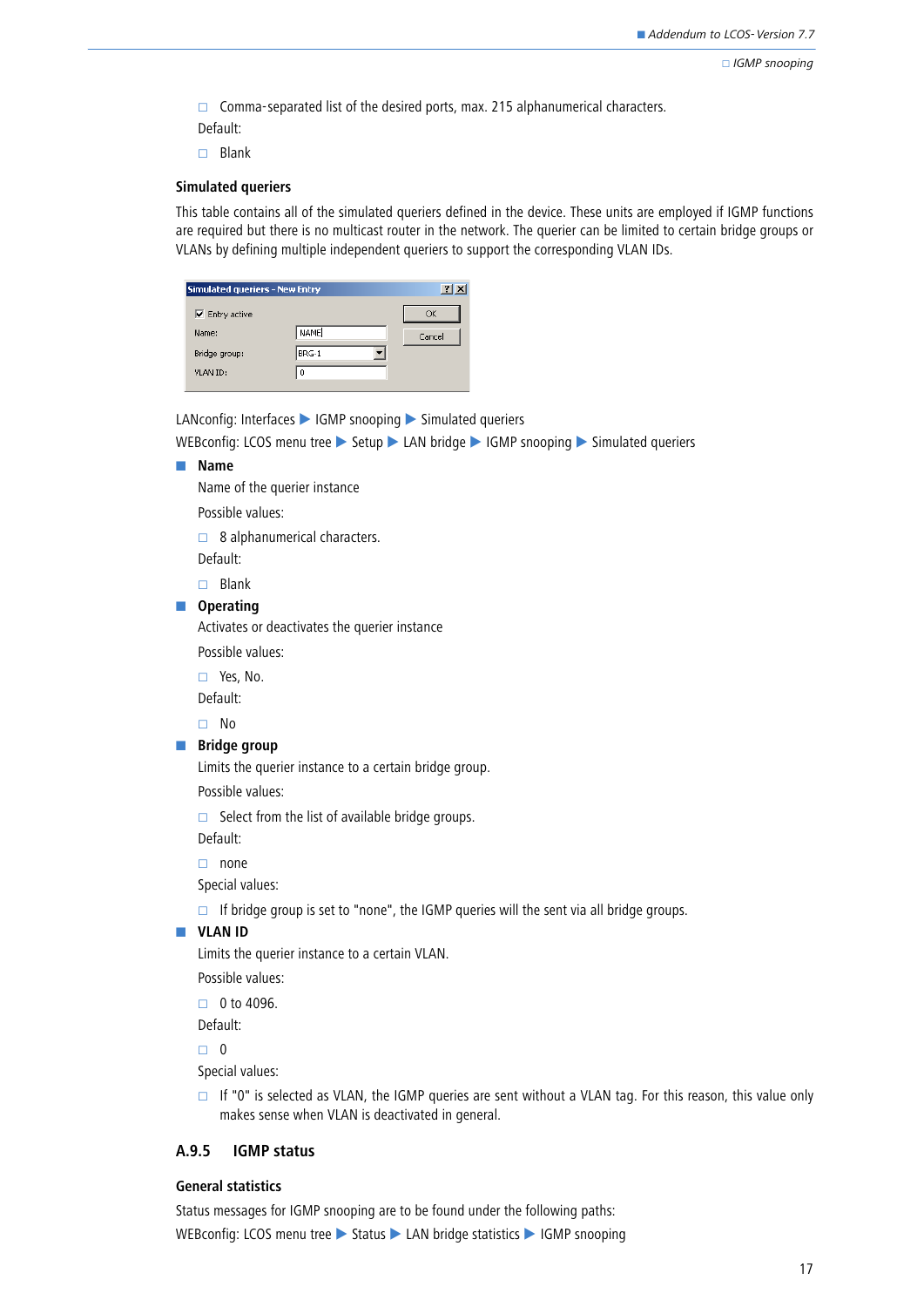### $\blacksquare$  Operating

Indicates whether IGMP snooping is activated or deactivated.

#### - **IPv4 packets**

Shows the number of IPv4 multicast packets received at all ports, whether they were IGMP packets or not.

#### - **Data packets**

Shows the number of intact IPv4 multicast packets received at all ports and which were not IGMP packets.

#### **E** Control packets

Shows the number of intact IGMP packets received at all ports.

#### **Bad packets**

Shows the number of damaged data or IGMP packets received at all ports. Possible causes for damage to packets may be IP checksum errors or truncated packets.

 For performance reasons, IP checksums are evaluated for IGMP packets only and not for the data portion of multicast packets. This is why packets with a faulty checksum in the TCP/UDP or IP header are not detected. These packets are counted as data packets.

#### $\blacksquare$  Deleted values

This action deletes all statistical entries.

#### **Port status**

This table shows all port-related statistics.

WEBconfig: LCOS menu tree Status LAN bridge IGMP snooping Port status

#### **Router port**

Shows whether the port is currently in use as a router port or not, irrespective of whether this status was configured statically or learned dynamically.

#### - **IPv4 packets**

Shows the number of IPv4 multicast packets received at this port, whether they were IGMP packets or not.

#### - **Data packets**

Shows the number of intact IPv4 multicast packets received at this port and which were not IGMP packets.

#### **E** Control packets

Shows the number of intact IGMP packets received at this port.

#### **Bad packets**

Shows the number of damaged data or IGMP packets received at this port. Possible causes for damage to packets may be IP checksum errors or truncated packets.

 For performance reasons, IP checksums are evaluated for IGMP packets only and not for the data portion of multicast packets. This is why packets with a faulty checksum in the TCP/UDP or IP header are not detected. These packets are counted as data packets.

### **Groups**

This table displays all the the multicast group memberships known to the device, irrespective of whether they were configured statically or learned dynamically. If both static and dynamic memberships exist for a multicast group, these are shown in separate entries.

WEBconfig: LCOS menu tree > Status > LAN bridge > IGMP snooping > Groups

#### $\blacksquare$  Address

Shows the group's IP multicast address.

**N** VLAN ID

Shows the VLAN ID that this entry applies to.

#### $\blacksquare$  Allow learning

Shows whether new memberships for this group can be learned dynamically or not.

#### - **Static members**

Shows the list of statically defined members for this group.

#### $\blacksquare$  Dynamic members

Shows the list of dynamically learned members for this group.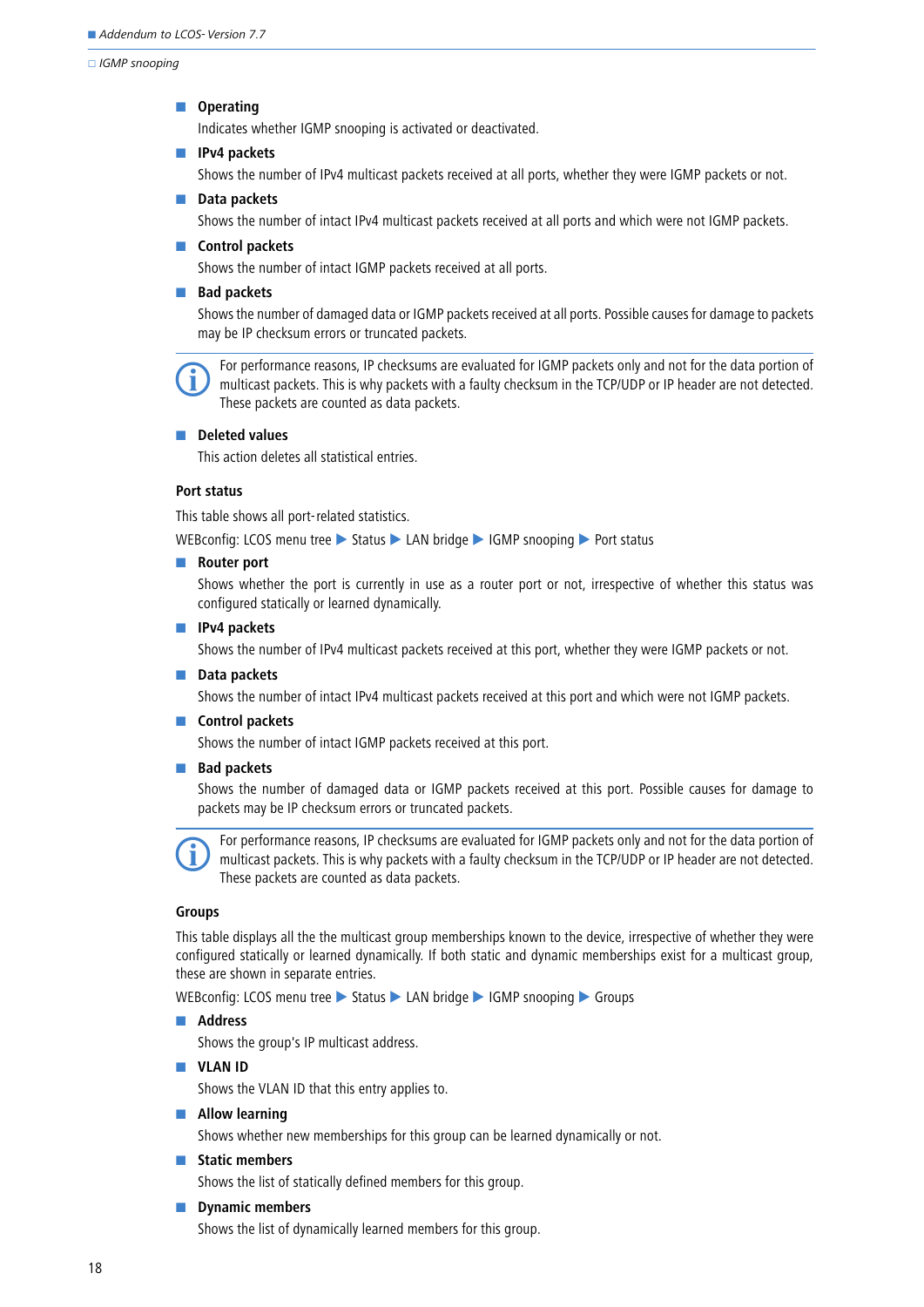$\Box$ TACACS+

### **Simulated queriers**

This table shows the status of all defined and active IGMP querier instances.

### - **Name**

Shows the name of the multicast group.

**Ridge group** 

Shows the bridge group that this entry applies to.

**N** VLAN ID

Shows the VLAN that this entry applies to.

### - **Status**

Shows the current status of the entry.

- Initial: The querier instance has just started and is sending IGMP queries in short intervals (four-times faster than the query interval defined).
- $\Box$  Querier: The querier instance considers itself to be the active querier and is sending IGMP queries in the defined query interval.
- $\Box$  Non-Querier: Another querier instance with a lower IP address has been detected, and the instance listed here is not sending any IGMP queries.

## <span id="page-18-0"></span>**A.10 TACACS+**

### **A.10.1 Introduction**

Tacacs+ (Terminal Access Controller Access-Control System) is a protocol for authentication, authorization and accounting (AAA). It thus provides access to the network for certain authorized users only, it regulates the rights of those users, and it is a logging mechanism to keep track of user actions. TACACS+ is an alternative to other AAA protocols such as RADIUS.



TACACS+ must be used in order to meet with PCI compliance (Payment Card Industry).

Modern networks with their numerous types of service and network components present a massive challenge in terms of controlling access rights for the user. In large installations in particular, the overhead would be enormous to keep user data consistent on all devices or for all services. For this reason, user data should be managed on a central server.

As a simple example, a user wishes to register at a router and sends the corresponding login details (user ID) to it. In this case the router functions as a Network Access Server (NAS): It does not check the user data itself; rather, the data is forwarded to the central AAA server, which responds by checking the data and answering with an accept or a reject.



The advanced TACACS+ functions include, among others, the option of requesting user to change their passwords after logging in for the first time, or if the password has expired. The corresponding messages are sent from the NAS to the user.

 Please note that LANconfig cannot process all of the messages in the extended login dialog. Should LANconfig reject a login attempt at a LANCOM even if the correct data is entered, please use an alternative method of configuration (such as WEBconfig or telnet).

TACACS+ is an alternative AAA server to the widespread RADIUS servers. The following table shows some of the major differences between RADIUS and TACACS+:

| TACACS+                                                                         | <b>RADIUS</b>                                              |
|---------------------------------------------------------------------------------|------------------------------------------------------------|
| Connection-orientated data transfer via TCP                                     | Connectionless data transfer via UDP                       |
| Fully encrypted data transfer                                                   | Password only encrypted, other content remains unencrypted |
| Complete separation of authentication, authorization and<br>accounting possible | Authentication and authorization combined                  |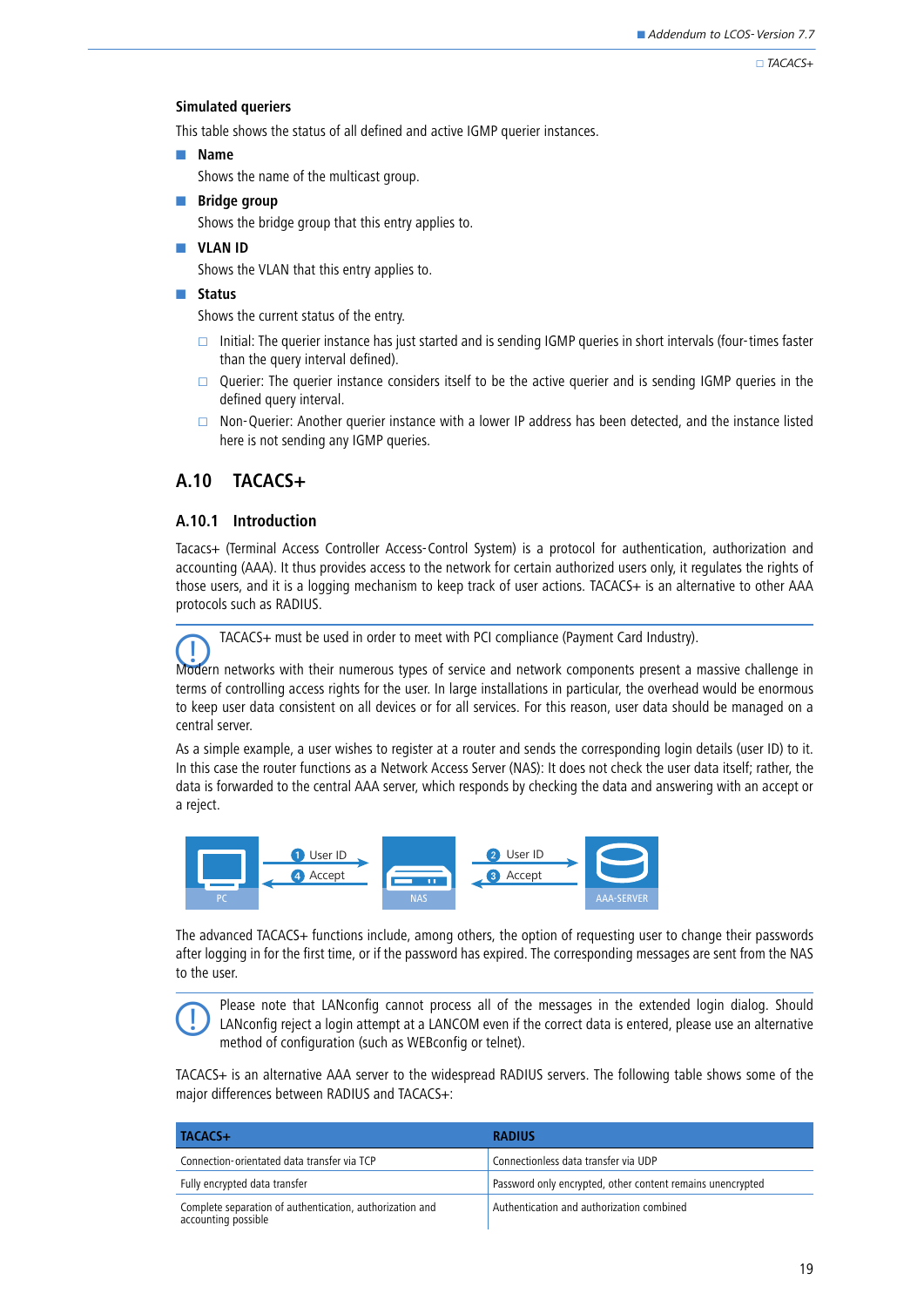$TACACS+$ 

- TCP-based communication with TACACS+ is more reliable than RADIUS. Communications between the NAS and AAA server are confirmed, so the NAS is always informed if the AAA server is unavailable.
- TACACS+ encrypts not only the password like RADIUS but the entire payload data (except for the TACACS+ header). This assures the confidentiality of information such as user names or the permitted services. TACACS+ encryption works with a one-time pad based on MD5 hashes.
- The separation of the three AAA functions enables TACACS+ to operate with multiple servers. Whereas RADIUS always combines authentication and authorization, TACACS+ allows these to be separated. In this way, for example, TACACS+ servers can be employed for authentication only, in that only the users are managed but not the permissible commands.

 Please note: Even though TACACS+ is used to centrally manage user accounts on an AAA server, you should ensure that you set a secure password for root access to the LANCOM. If no root password is set, access to the device configuration can be blocked for security reasons if no connection is available to the TACACS+ server. In this case, the device may have to be reset to its factory settings in order to regain access to the configuration.

### **A.10.2 Configuring the TACACS+ parameters**

The parameters for configuring TACACS+ are to be found under the following paths:

WEBconfig: LCOS menu tree Setup TACACS+

#### **Accounting**

Activates accounting via TACACS+ server. If TACACS+ accounting is activated, all accounting data is transmitted via TACACS+ protocol to the configured TACACS+ server.

Possible values:

□ Activated, deactivated

Default

Deactivated

TACACS+ accounting will only activate if the defined TACACS+ server is available.

#### -**Authentication**

Activates authentication via TACACS+ server. If TACACS+ authentication is activated, all authentication data is transmitted via TACACS+ protocol to the configured TACACS+ server.

Possible values:

□ Activated, deactivated

Default

 $\Box$  Deactivated

 TACACS+ authentication will only activate if the defined TACACS+ server is available. Fallback to local users is only possible if a root password has been set for the LANCOM. The fallback to local users must be deactivated for devices without a root password. Otherwise a failure of the network connection (TACACS+ server unavailable) would make the LANCOM accessible without a password.

#### **E** Authorization

Activates authorization via TACACS+ server. If TACACS+ authorization is activated, all authorization data is transmitted via TACACS+ protocol to the configured TACACS+ server.

Possible values:

□ Activated, deactivated

Default

 $\Box$  Deactivated



If TACACS+ authorization is activated, the TACACS+ server will be queried for authorization each time a user enters a command. Data traffic during configuration will increase correspondingly. Also, the user rights must be defined in the TACACS+ server.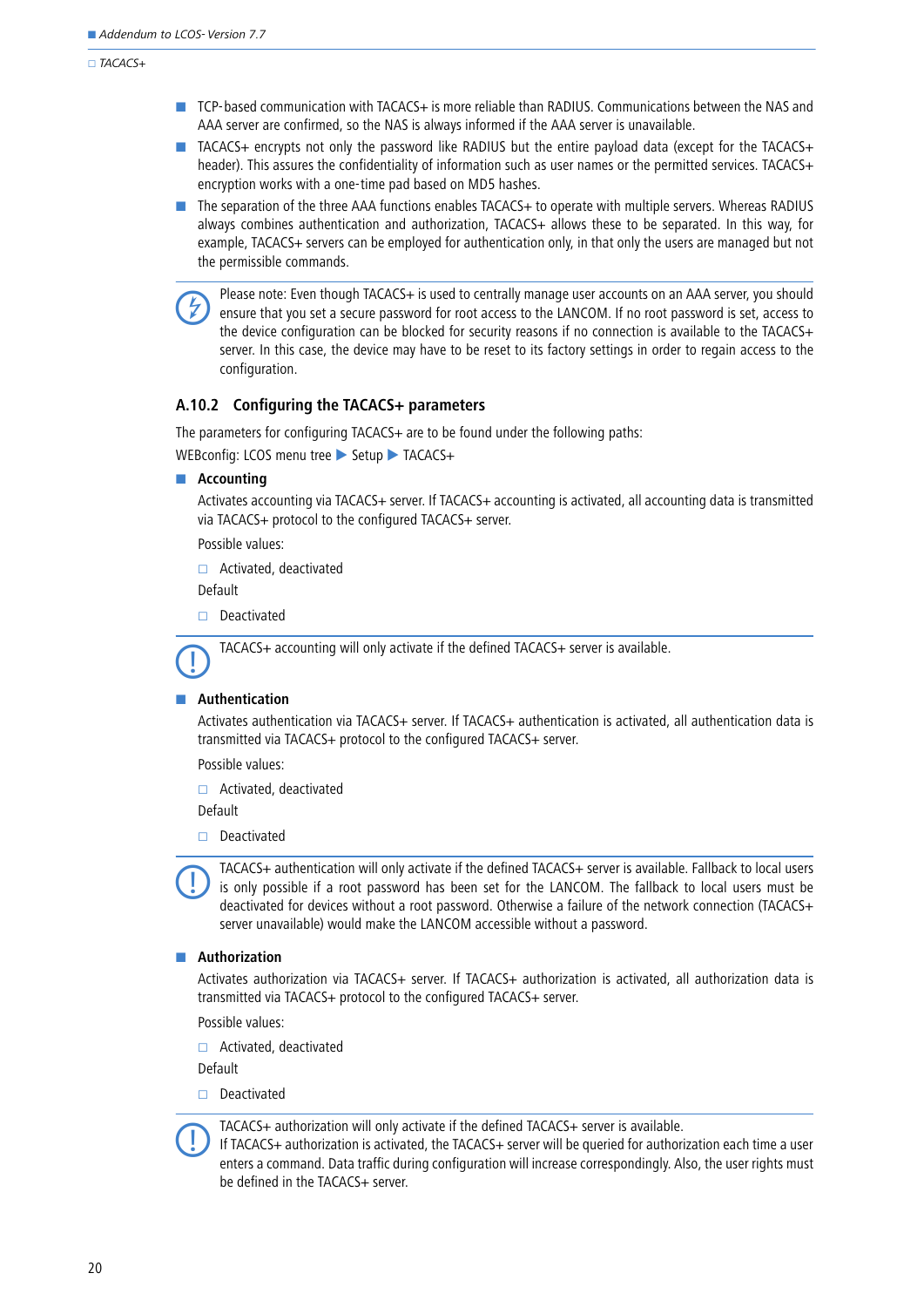### **E** Fallback to local users

Should the defined TACACS+ server be unavailable, it is possible to fallback to local user accounts on the LANCOM. This allows for access to the device even if the TACACS+ connection should fail, e.g. when deactivating the usage of TACACS+ or for correcting the configuration.

Possible values:

□ Allowed, prohibited

Default

Allowed

 The fallback to local user accounts presents a security risk if no root password is set for the LANCOM. For this reason, TACACS+ authentication with fallback to local user accounts can only be activated if a root password has been set. If no root password is set, access to the device configuration can be blocked for security reasons if no connection is available to the TACACS+ server. In this case, the device may have to be reset to its factory settings in order to regain access to the configuration.

### - **Shared secret**

The password for encrypting the communications between NAS and TACACS+ servers.

Possible values:

 $\Box$  31 alphanumerical characters

Default

 $\Box$  Blank

 The password must be entered identically into the LANCOM and the TACACS+ server. We recommend that you do not operate TACACS+ without encryption.

### **EXAMP-GET requests accounting**

Numerous network management tools use SNMP for requesting information from network devices. LANmonitor also uses SNMP to access the LANCOM devices to display information about current connections, etc., or to execute actions such as disconnecting a connection. SNMP can be used to configure devices. For this reason TACACS+ requires authentication for SNMP access requests. Since LANmonitor regularly queries these values, a large number of unnecessary TACACS+ connections would be established. If authentication, authorization and accounting by TACACS+ are activated, then each request would initiate three sessions with the TACACS+ server.

This parameter allows the regulation of the behavior of LANCOM devices with regard to SNMP access in order to reduce the number of TACACS+ sessions required for accounting. Authentication via the TACACS+ server remains necessary if authentication for TACACS+ is activated generally.

Entering a read-only community under LCOS menu tree  $\triangleright$  Setup  $\triangleright$  SNMP enables authentication by TACACS+ to be deactivated for LANmonitor. The read-only community defined here is then entered into LANmonitor as a user name.

Possible values:

- □ only\_for\_SETUP\_tree: With this setting, accounting via TACACS+ server is only required for SNMP access via the setup branch of LCOS.
- $\Box$  All: With this setting, accounting by TACACS+ server will be carried out for every SNMP access. In case of regular request for status information, for example, the load on the TACACS+ server will increase significantly.

 $\Box$  None: With this setting, accounting by TACACS+ server will not be carried out for SNMP accesses.

Default:

only for SETUP tree

#### **EXECTE SNMP-GET requests authorization**

This parameter allows the regulation of the behavior of LANCOM devices with regard to SNMP access in order to reduce the number of TACACS+ sessions required for authorization. Authentication via the TACACS+ server remains necessary if authentication for TACACS+ is activated generally.

Possible values:

 $\Box$  only for SETUP tree: With this setting, authorization via TACACS+ server is only required for SNMP access via the setup branch of LCOS.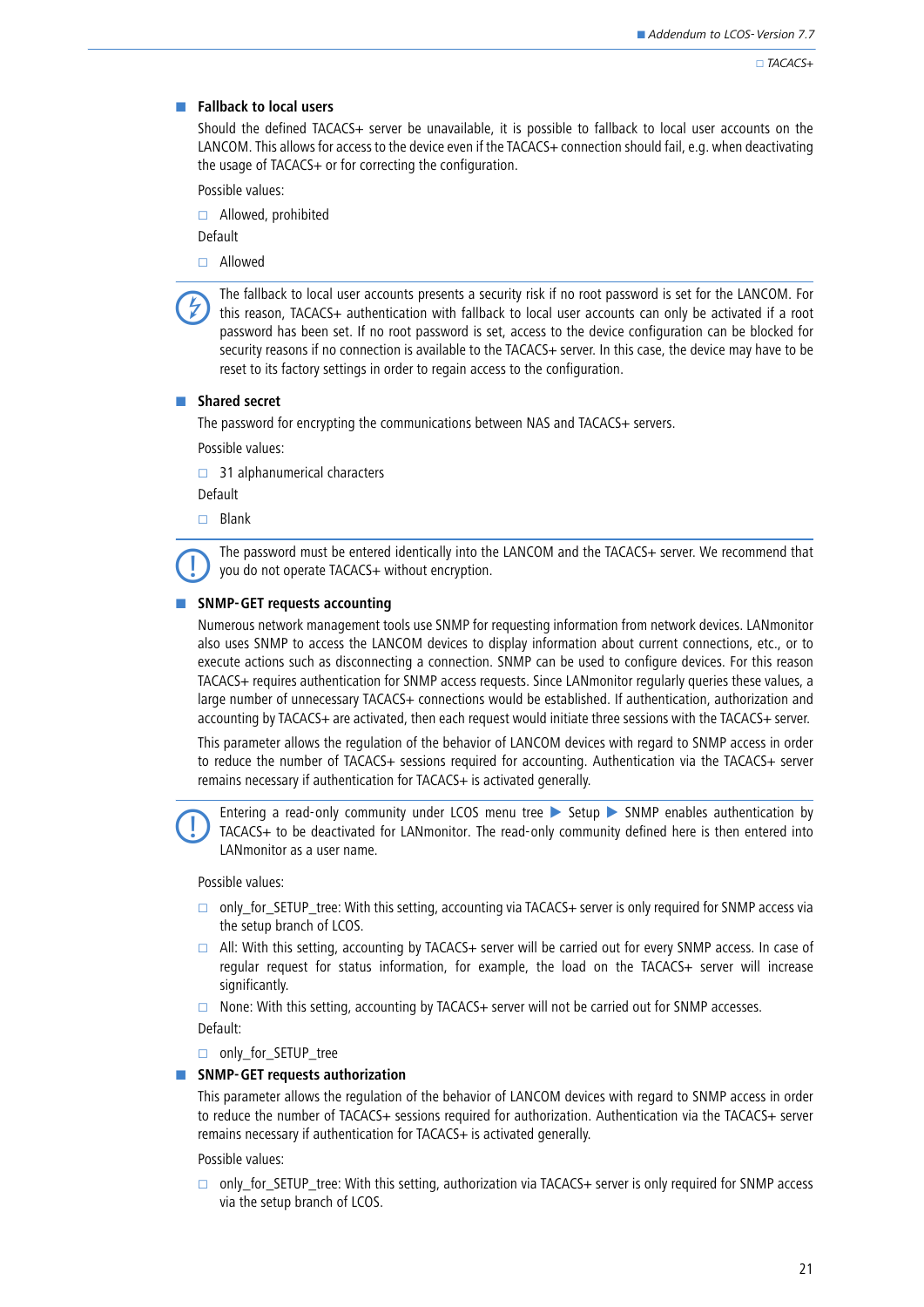#### $\Box$ TACACS+

 All: With this setting, authorization by TACACS+ server will be carried out for every SNMP access. In case of regular request for status information, for example, the load on the TACACS+ server will increase significantly.

 $\Box$  None: With this setting, authorization by TACACS+ server will not be carried out for SNMP accesses.

Default:

□ only\_for\_SETUP\_tree

### **Encryption**

Activates or deactivates the encryption of communications between NAS and TACACS+ servers.

Possible values:

□ Activated, deactivated

Default

□ Activated

We recommend that you do not operate TACACS+ without encryption. If encryption is activated here, the password for encryption entered here must match with the password on the TACACS+ server.

### **A.10.3 Configuring the TACACS+ server**

Two servers can be defined to work with TACACS+ functions. One server acts as a backup in case the other one fails. When logging in via telnet or WEBconfig, the user can select the server to be used.

The parameters for configuring the TACACS+ server are to be found under the following paths:

WEBconfig: LCOS menu tree Setup TACACS+ Server

#### - **Server address**

Address of the TACACS+ server to which requests for authentication, authorization and accounting are to be forwarded.

Possible values:

 $\Box$  Valid DNS resolvable name or valid IP address.

Default

 $\square$  Blank

### **Exercise 2** Loopback address

Optionally you can configure a loopback address here.

Possible values:

- $\Box$  Name of the IP networks whose addresses are to be used
- $\Box$  "INT" for the address of the first intranet.
- $\Box$  "DMZ" for the address of the first DMZ.
- $\Box$  LB0 to LBF for the 16 loopback addresses
- $\Box$  Any valid IP address

Default

 $\Box$  Blank

### **E** Compatibility mode

TACACS+ servers are available as open-source or commercial versions, each of which works with different messages. The compatibility mode enables the processing of messages from free TACACS+ servers.

Possible values:

Activated, deactivated

Default

 $\Box$  Deactivated

## **A.10.4 Login to the TACACS+ server**

Once TACACS+ has been activated for authentication and/or authorization, all logins to the device are redirected to the TACACS+ server. The remaining login procedure differs according to the access method.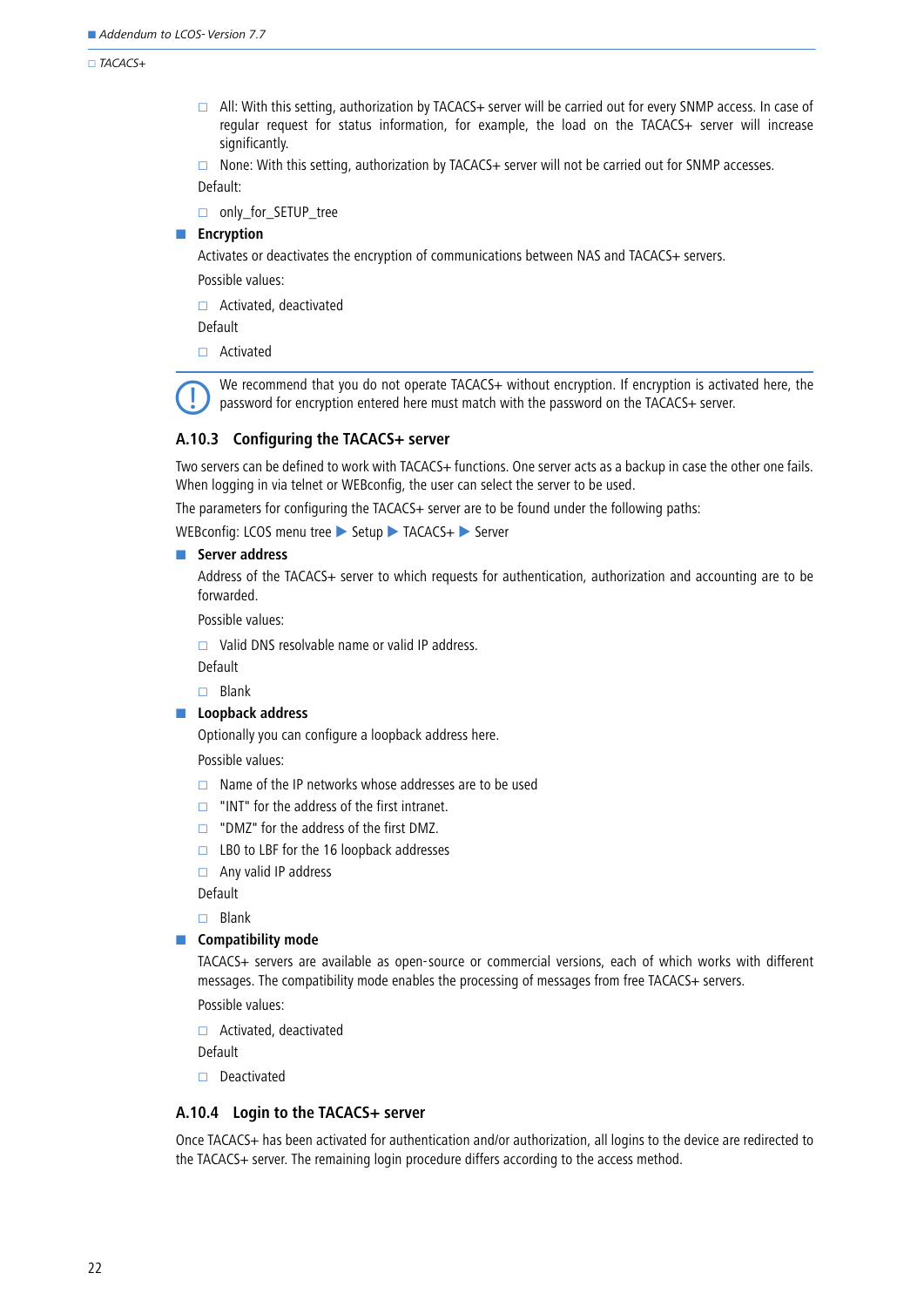#### $\Box$ TACACS+

### **TACACS+ login via LANconfig**

Using LANconfig to login to a device with activated TACACS+ authentication is only possible with the user named "root". Correspondingly, the user "root" must be configured on the TACACS+ server. To login via LANconfig, enter the password as configured for the user "root" on the TACACS+ server.

| Password Entry for MyLANCOM                                                                                              | $\overline{2}$ |
|--------------------------------------------------------------------------------------------------------------------------|----------------|
| A wrong password is stored for this device.<br>Please enter the correct password below in order to<br>access the device. |                |
| ****<br>Password:<br>Save password                                                                                       |                |
| Cancel<br>OK                                                                                                             |                |

Once authenticated by TACACS+, "root" is the only user automatically assigned with full supervisor rights, and thus able to edit the configuration without having to change privilege level. When authorization is in use, the TACACS+ server decides whether this is allowed or not.

If authorization is activated for the device as well as authentication, the TACACS+ server must permit the commands "readconfig" and "writeconfig" for the user "root" in order for the user to read the configuration from the device and to upload any changes ('Assigning rights under  $TACACS+' \rightarrow$  Page 24).

### **TACACS+ login via WEBconfig**

Using WEBconfig to login to a device with activated TACACS+ authentication is possible for any user configured on the TACACS+ server. When logging in with WEBconfig, enter the user name configured on the TACACS+ server and select the server which is to carry out authentication.

| <b>FANCOM</b> | 192.168.2.43<br>192.168.2.37<br>Caution! Your are using an<br>unencrypted connection. All data will<br>be transmitted as plain text.<br>Encrypted connection. |  |
|---------------|---------------------------------------------------------------------------------------------------------------------------------------------------------------|--|
|               |                                                                                                                                                               |  |

The corresponding password is requested in the following dialog. After logging in, the user initially sees a reduced WEBconfig user interface. If authorization is not being used, all WEBconfig users (except for the user "root") initially have read rights only.

| <u>any second and consider models</u><br>Switch to normal design | <b>MyLANCOM</b><br>Name:                    |  |
|------------------------------------------------------------------|---------------------------------------------|--|
| $\equiv$ $\mathbb{Z}$ Switch to design for small resolutions     | Location:                                   |  |
| Switch to design with hight contrast                             | Administrator                               |  |
| <b>B</b> Logout                                                  |                                             |  |
|                                                                  | Comments:                                   |  |
|                                                                  |                                             |  |
|                                                                  |                                             |  |
|                                                                  |                                             |  |
|                                                                  | Device<br>LANCOM 1811 Wireless DSL<br>type: |  |

To gain further rights, click on the link **Change privilege level** on the left of the screen.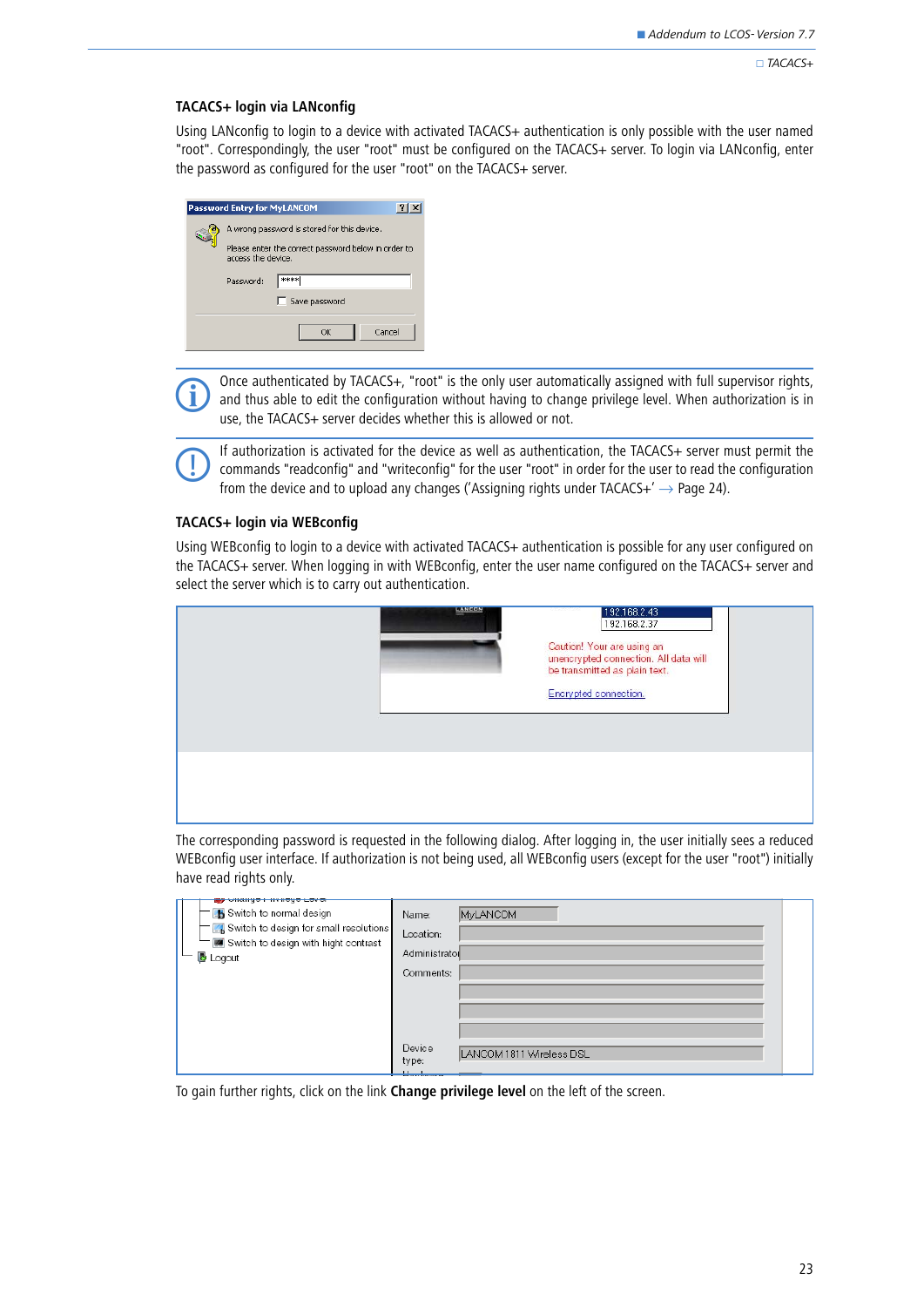#### $TACACS+$

In this dialog you select the required user rights and enter the corresponding password.

The passwords for individual user rights are configured as "enable" passwords in the TACACS+ server.<br>If authorization is activated for the device as well as authentication, the TACACS+ server must permit the If authorization is activated for the device as well as authentication, the TACACS+ server must permit the required commands for each user in order for the user to read and edit the device configuration [\('Assigning](#page-23-0) rights under TACACS $+' \rightarrow$  Page 24).

### **TACACS+ login with telnet or SSH**

Using tenet or SSH to login to a device with activated TACACS+ authentication is possible for any user configured on the TACACS+ server.

When logging in with telnet, enter the user name configured on the TACACS+ server and select the server which is to carry out authentication. When logging in with SSH, enter the user name followed by a colon and then the server name, i.e. "user:1" or "user:2".

| Telnet 172.16.16.100<br>LANCOM 1722 UoIP (Annex A)<br>Uer. 7.70.0072RC1 / 21.06.2009 / 6.26c/E67.02.80<br>SN.<br>047150600045<br>Copyright (c) LANCOM Systems |                               | - 10                            |         |                 |
|---------------------------------------------------------------------------------------------------------------------------------------------------------------|-------------------------------|---------------------------------|---------|-----------------|
| Connection No.: 002 (LAN)                                                                                                                                     | <b>Connect to Remote Host</b> |                                 |         | $\vert x \vert$ |
| Username: user<br>Configured Tacacs+ servers:                                                                                                                 | Host Name:                    | 192.168.2.35                    | Connect |                 |
| 1: 172.17.0.246<br>2: 172.16.16.66                                                                                                                            | User Name:                    | user:2                          | Cancel  |                 |
| Please enter the number of the Tacacs+ server to<br>Password:                                                                                                 | Port Number:                  | 22                              |         |                 |
| luser@:/<br>$\Diamond$ read only) enable                                                                                                                      | Authentication Method:        | <profile settings=""></profile> |         |                 |
| Password:                                                                                                                                                     |                               |                                 |         |                 |
| luser@:/                                                                                                                                                      |                               |                                 |         |                 |

After login, all users initially have read-rights only (except for the user "root").

To gain further rights, enter the command enable and enter the password. Rights will be assigned according to configuration for that password. The parameters for the enable command are the numbers 1-15. 1 is the lowest level, 15 the highest. If no parameter is entered, 15 is taken automatically.

The passwords for individual user rights are configured as "enable" passwords in the TACACS+ server.

 If authorization is activated for the device as well as authentication, the TACACS+ server must permit the required commands for each user in order for the user to read and edit the device configuration [\('Assigning](#page-23-0) rights under TACACS+ $' \rightarrow$  Page 24).

### <span id="page-23-0"></span>**A.10.5 Assigning rights under TACACS+**

TACACS+ uses privilege levels to separate users into different groups. For the local authorization of users via the "enable" command under telnet/SSH or via privilege levels under WEBconfig, the various administrator rights of LCOS are mapped to the TACACS+ privilege levels:

| <b>TACACS+ level</b> | <b>LCOS</b> administrator rights |
|----------------------|----------------------------------|
| $\mathbf{0}$         | No rights                        |
|                      | Read only                        |
|                      | Read-write                       |
|                      | Read-only limited admin          |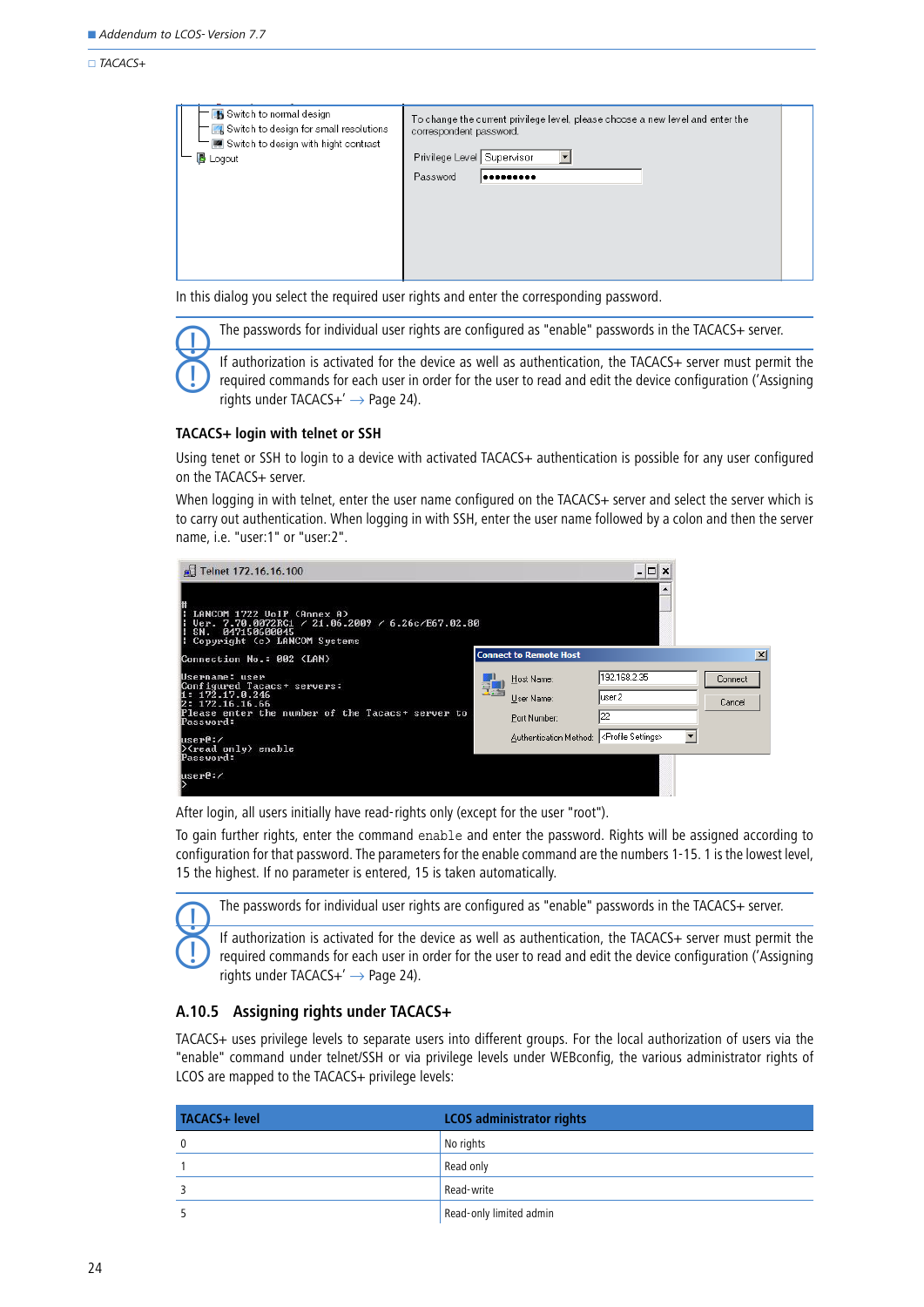$\Box$ TACACS+

| <b>TACACS+ level</b> | <b>LCOS</b> administrator rights |
|----------------------|----------------------------------|
|                      | Read-write limited admin         |
| 9                    | Read-only admin                  |
| 11                   | Read-write admin                 |
| 15                   | Supervisor (root)                |

## **A.10.6 Authorizing functions**

If authorization is activated for the device as well as authentication, the TACACS+ server must permit the corresponding functions for the user. Enter the required values into the user configuration on the TACACS+ server.

### **LANconfig**

| <b>Command</b> | <b>Arguments</b> | <b>Remark</b>                     |
|----------------|------------------|-----------------------------------|
| readconfig     | none             | Read out the entire configuration |
| writeconfig    | none             | Write the entire configuration    |

## **WEBconfig**

| <b>Command</b> | <b>Arguments</b>         | <b>Remark</b>            |
|----------------|--------------------------|--------------------------|
| delRow         | SNMP-ID of the table     | Delete row               |
| addRow         | SNMP-ID of the table     | Add row                  |
| editRow        | SNMP-ID of the table     | Edit row                 |
| modifyltem     | SNMP-ID of the menu item | Edit a menu item         |
| viewTable      | SNMP-ID of the table     | View table               |
| viewRow        | SNMP-ID of the row       | View row                 |
| setValue       | SNMP-ID of the menu item | Set value of a menu item |
| listmenu       | SNMP-ID of the menu      | List sub menu            |
| action         | SNMP-ID of the action    | Execute an action        |
| reboot         | none                     | Restart device           |
| <b>SURL</b>    | none                     | Display a certain URL    |

When working with WEBconfig, all URLs sent to the TACACS+ server during configuration must be enabled.<br>For example, the URL "config2" under WEBconfig provides access to the configuration branch of the LCOS<br>measurement of t menu tree. Additionally, the individual parameters which the user may edit must also be enabled. You can view the URLs sent by WEBconfig to the TACACS+ server with the trace "trace+ tacacs".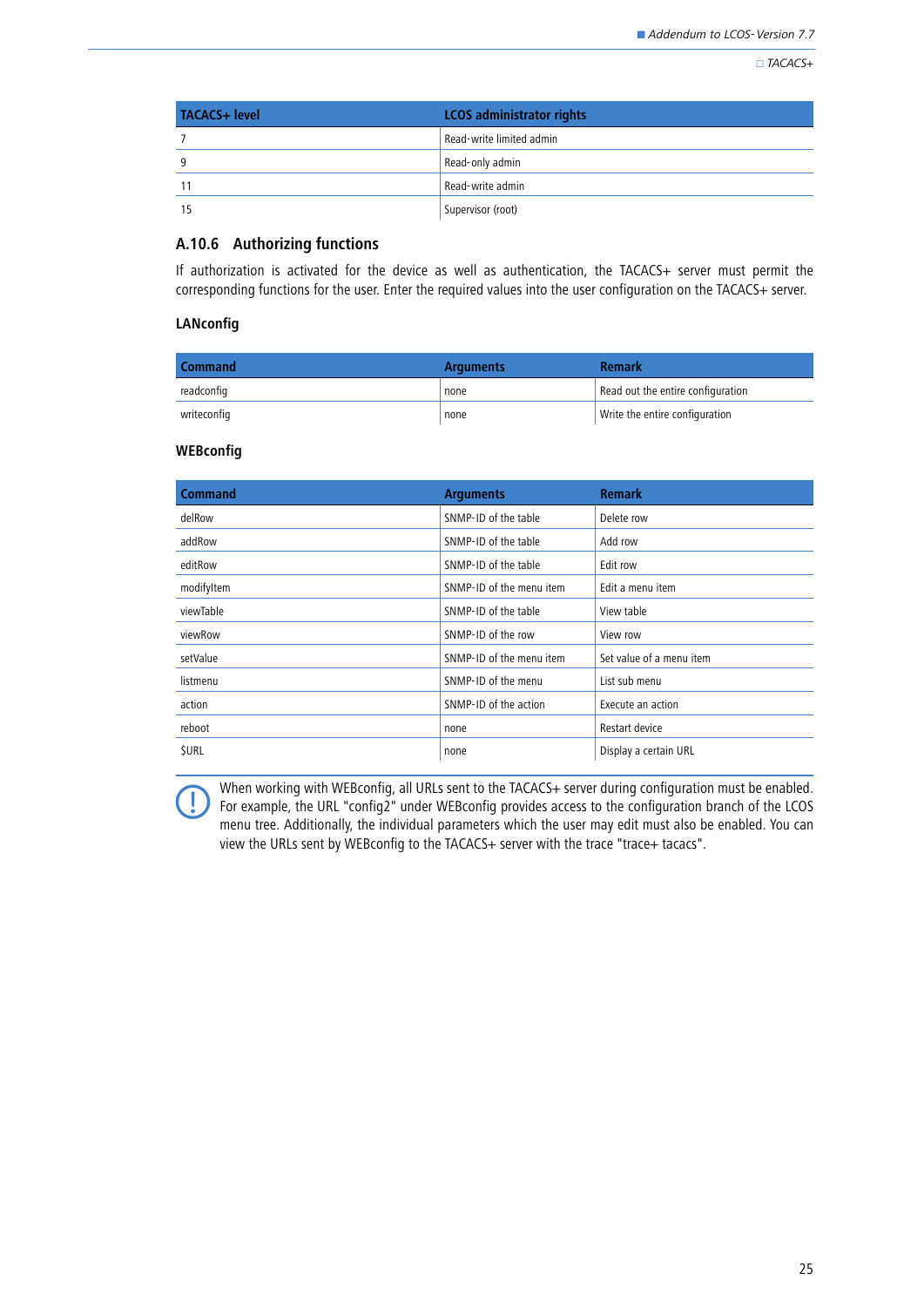$\Box$  Sending attachments with the mailto command

### **Telnet/SSH**

| <b>Command</b> | <b>Arguments</b>                | <b>Remark</b>                                         |
|----------------|---------------------------------|-------------------------------------------------------|
| dir            | SNMP-ID of the directory        | View directory content                                |
| list           | SNMP-ID of the directory        | View directory content                                |
| ls             | SNMP-ID of the directory        | View directory content                                |
| llong          | SNMP-ID of the directory        | View directory content                                |
| del            | SNMP-ID of the table            | Delete row                                            |
| delete         | SNMP-ID of the table            | Delete row                                            |
| rm             | SNMP-ID of the table            | Delete row                                            |
| cd             | SNMP-ID of the target directory | Change directory                                      |
| add            | SNMP-ID of the table            | Add row                                               |
| tab            | SNMP-ID of the table            | Changes the order of the columns for adding<br>values |
| do             | SNMP-ID of the action           | Execute action                                        |
| show           | Parameter name                  | View information                                      |
| trace          | Parameter name                  | Execute trace                                         |
| time           | Parameter name                  | Time                                                  |
| feature        | Parameter name                  | Add function                                          |
| repeat         | Parameter name                  | Repeat the command                                    |
| readmib        | none                            | Read-out SNMP-MIB                                     |
| readconfig     | none                            | Read out the entire configuration                     |
| readstatus     | none                            | Read-out status menu                                  |
| writefiash     | none                            | Update firmware                                       |
| activateimage  | Parameter name                  | Activate another firmware image                       |
| ping           | Parameter name                  | Start ping                                            |
| wakeup         | Parameter name                  | Sends wakeup packet                                   |
| linktest       | Parameter name                  | <b>WLAN</b> link test                                 |
| writeconfig    | none                            | Write the entire configuration                        |
| Il2mdetect     | none                            | Start LL2M detection                                  |
| Il2mexec       | Parameter name                  | Execute LL2M command                                  |
| scp            | Parameter name                  | Secure copy                                           |
| rcp            | Parameter name                  | Secure copy                                           |
| readscript     | Parameter name                  | Read-out script                                       |
| beginscript    | none                            | Start script                                          |
| endscript      | none                            | Stop script                                           |
| flash          | Parameter name                  | Activate/deactivate flash mode                        |

For telnet access, all of the parameters that the user may edit must be enabled. You can view the values sent<br>by telnet to the TACACS+ server with the trace "trace+ tacacs". by telnet to the TACACS+ server with the trace "trace+ tacacs".

### **SNMP**

| <b>Command</b> | <b>Arguments</b>         | <b>Remark</b>  |
|----------------|--------------------------|----------------|
| get            | SNMP-ID of the menu item | Read-out value |
| set            | SNMP-ID of the menu item | Set value      |

# <span id="page-25-0"></span>**A.11 Sending attachments with the mailto command**

E-mails with information on device status can be sent automatically if certain events occur. To do this, just include the mailto command into entries in the action table or cron table.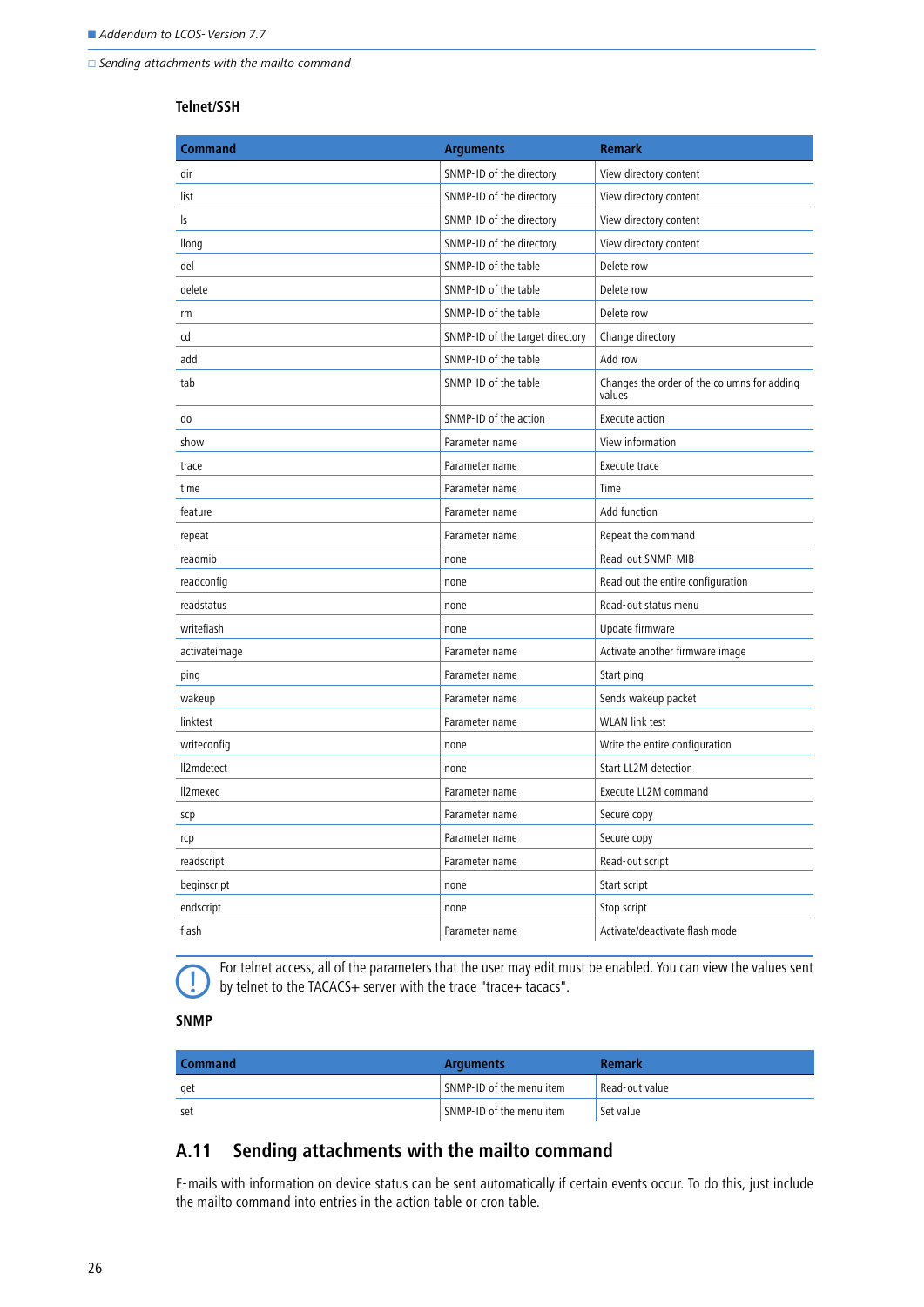Attachments can be sent with the e-mails. This allows the results of console commands executed on the device before sending the mail to be sent as an attachment. In this way, the content of tables or menus (e.g. detailed status messages) can be sent by e-mail.

#### ■ Action (action table) or command (cron table) (max. 250 characters)

Here you describe the action that is be executed at a certain time or when a change in the status of the WAN connection occurs. Only one action can be triggered per entry.

Possible values for the actions (max. 250 characters):

 $\Box$  mailto:  $\Box$  This prefix causes an e-mail to be sent.

Optional variables for the actions:

 $\Box$  attach=`console command`

Any console command can be entered which outputs useful information. The console command is enclosed in "backquotes" also known as backticks. This character is produced with the aid of the "accent grave" key.

The output of the console command is written to a text file for attachment to the mail. This text file is headed by the command and a time/date stamp, followed by the output.

Default:

 $\Box$  Blank

Examples:

The following action enables you to sent the ADSL status by e-mail: mailto:admin@mycompany.com?subject=ADSL\_status?attach=`dir /status/adsl`.

An action can be used to send mutliple console commands:

mailto:admin@mycompany.com?subject=Status\_reports?attach=`dir /status/adsl`?attach=`dir /status/config` The attached files are named 'cmd1.txt', 'cmd2.txt', etc.

## <span id="page-26-0"></span>**A.12 Firmware upload for the UMTS module in the LANCOM 1751 UMTS**

The firmware of the UMTS module in the LANCOM 1751 UMTS can be updated easily as of LCOS version 7.70. Firmware for the UMTS module is available in UPX format and can be uploaded to the LANCOM 1751 UMTS in the same manner as the LANCOM firmware.

### <span id="page-26-1"></span>**A.13 Performance monitoring with LANmonitor**

LANmonitor logs various parameters in the devices and displays these graphically:

- **The Transmit and receive rates for WAN connections**
- **The Transmit and receive rates for point-to-point connections**
- -Signal reception strength for point-to-point connections
- -Link signal strength for point-to-point connections
- -Throughput for point-to-point connections
- **EXECPU** load
- -Free memory

**EXTERGEDE:** Temperature (not available on all models)

LANmonitor displays the current values directly in the corresponding groups.

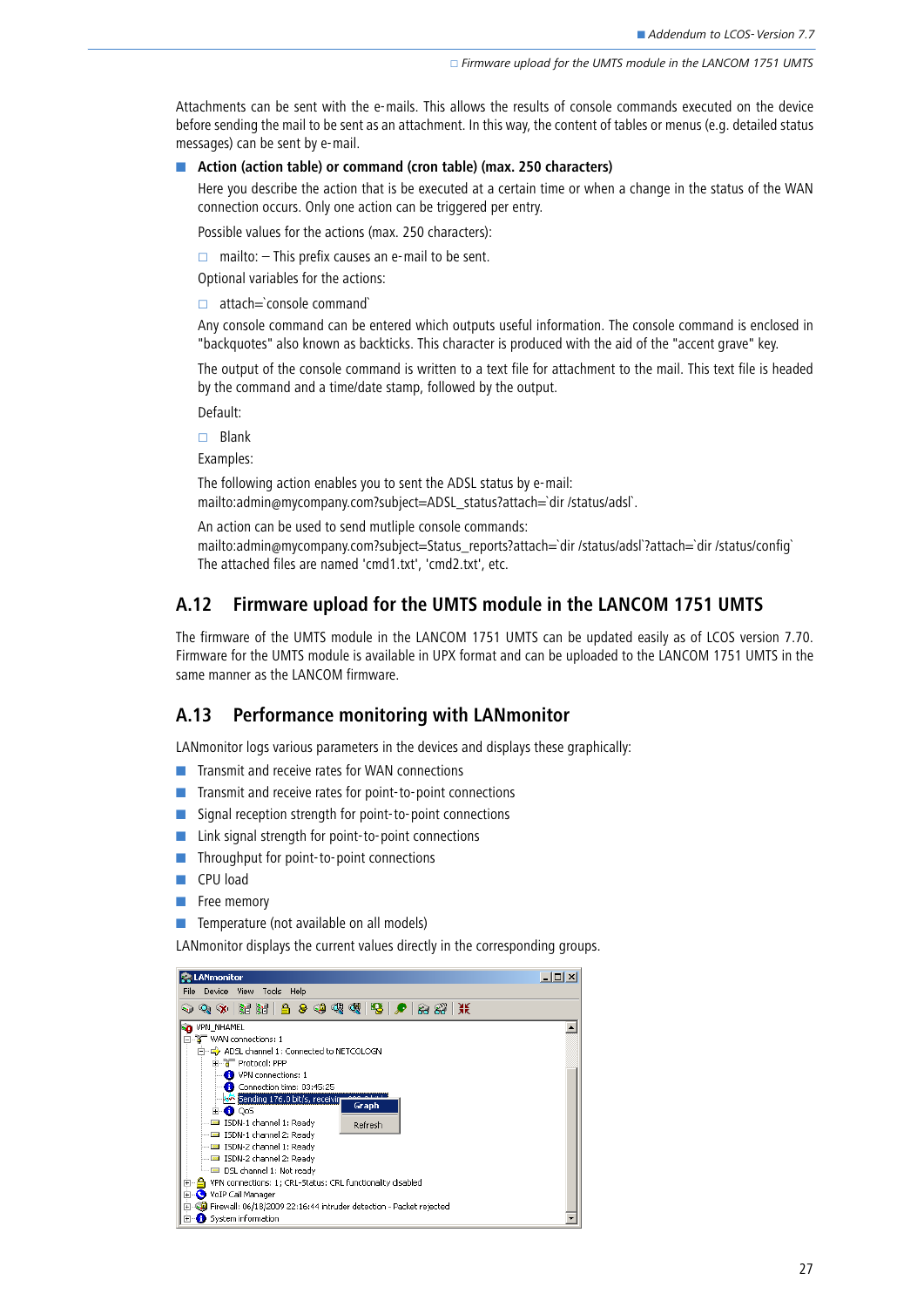$\Box$  Setting up point- to- point connections with LANmonitor

VPN\_NHAMEL - ADSL channel 1 Throughput - Graph  $| \square | \times |$ Ě 11:31:20 Time 12:01  $\overline{4}$ Settinas Statistic:  $\overline{\triangledown}$  Sending: Description Total runtime  $00:07:30$ Runtime:  $\nabla$  Receiving: Sending:<br>Current (%s): 512 Bit/s Unit:  $32 \frac{\text{Bi}}{\text{Bi}}$ Minimum (%s):<br>Maximum (%s): 64 kBit/s  $\odot$  Bit/s  $C$  Byte/s Average (%s): 7 kBit/s Receiving: Current (%s):<br>Minimum (%s): 5 kBit/s  $64$  Bit/s Maximum (%s): 273 kBit/s Average (%s): 13 kBit/s

A click on the **Graph** item in the context menu opens a new window which displays these parameters over time.

You can use the left-hand mouse key to mark any period in the graph, and these statistical values will be displayed separately.

This dialog displays the values collected over the last 24 hours.

 Please note that the values on display are deleted when the dialog is closed. For monitoring over a longer period, leave the window open.

### <span id="page-27-0"></span>**A.14 Setting up point-to-point connections with LANmonitor**

To find the best possible alignment for point-to-point connection antennas, the current signal quality over a P2P connection can be displayed on the device's LEDs or in LANmonitor. LANmonitor provides not only an optical display of link strength, but an acoustic signal as well.

In LANmonitor the connection quality display is opened with the context menu. Right-clicking with the mouse on 'Point-to-point' activates the option 'Adjusting Point-to-Point WLAN Antennas...'

| <b>EQI</b> LANmonitor                                        | $   \times$ |
|--------------------------------------------------------------|-------------|
| Device View Tools Help<br>File                               |             |
| 西南中国西南<br>图<br><b>XK</b><br><u>රිම රිමි</u><br>$ Q_4  \gg  $ |             |
| <b>Access Point</b>                                          |             |
| <b>ീ</b> WAN connections: None<br>中                          |             |
| <b>%</b> Wireless LAN                                        |             |
| Set Network 1: bridgecom                                     |             |
| <b>Ellenary</b> Point-to-point                               |             |
| Adjusting Point-to-Point WLAN Antennas<br>S의 Firewall: Ad    |             |
| System info                                                  |             |
| Refresh                                                      |             |
|                                                              |             |
|                                                              |             |

Once signal monitoring has commenced, the P2P dialog displays the absolute values for the current signal strength and the maximum value since starting the measurement. The development of the signal strength over time and the maximum value are displayed in a diagram, too.